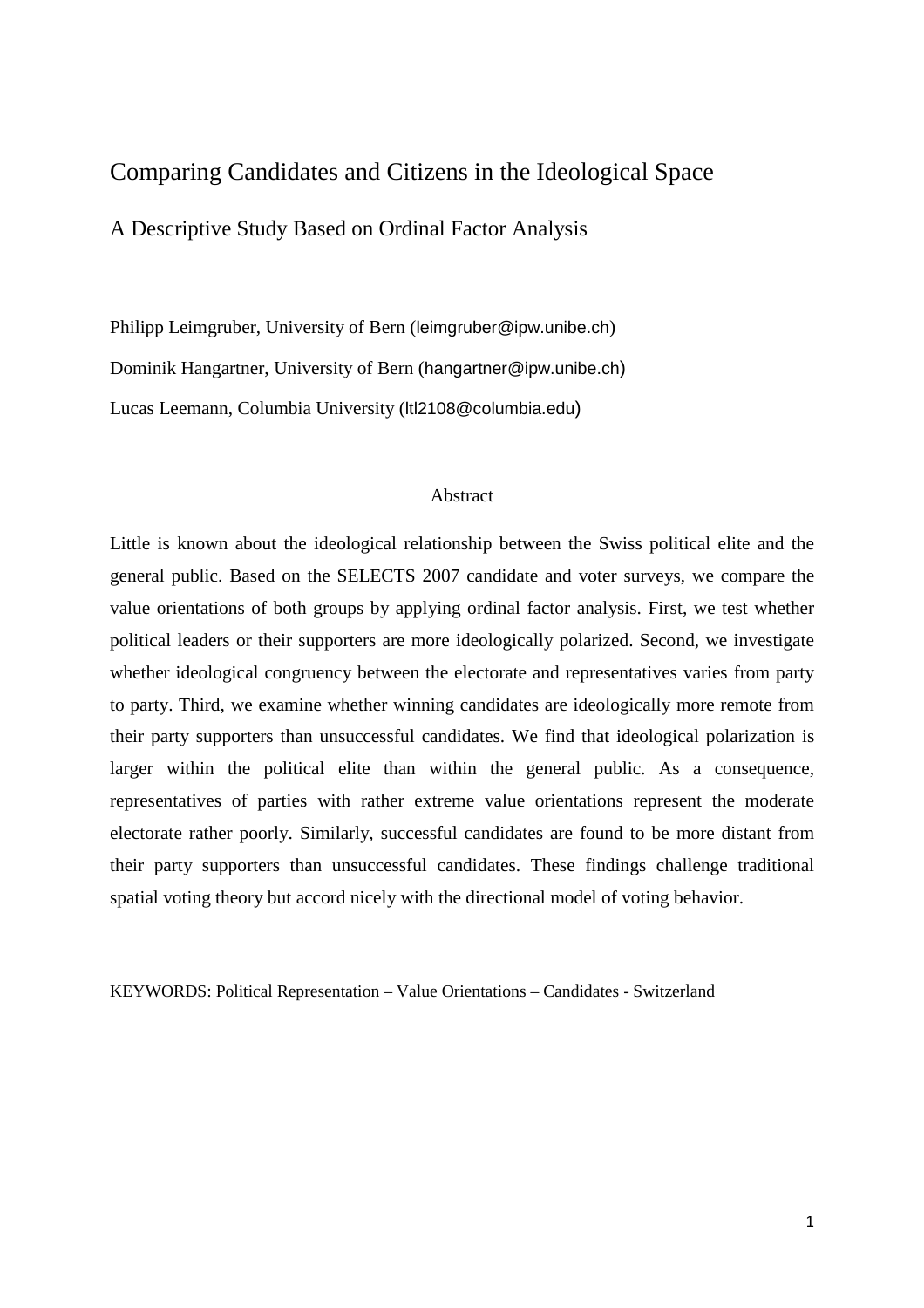# **Introduction<sup>1</sup>**

 $\overline{a}$ 

Political philosophers and political scientists alike have long been concerned with the nature of political representation in democracies. Early empirical analyses of the elite-mass relationship (cf. Converse 1964) revealed significant differences between the ideological reasoning of politicians and the public. By the mid  $20<sup>th</sup>$  century, it became generally accepted that the elites and the general public simply think differently about politics (Kinder 1998). The traditional view of elite-mass divergence, however, is challenged in modern democracies. More than ever, politicians and citizens find themselves in a close and interdependent relationship. On the one hand, political leaders must follow public opinion because they aim to get reelected (Stimson 1991). On the other hand, political elites function as opinion leaders (Zaller 1992). This interdependency is assumed to bring politicians and voters closer to each other in terms of ideology and political attitudes.

Given the importance of the democratic ideal, a long tradition of empirical research exists on the elite-mass relationship. In the past decade, for instance, research has focused on two major topics in the field of representation: dynamic representation (Erikson et al. 2002, Stimson et al. 1995) and sub-constituency representation (Bartels 2009, Gilens 2005). These studies suggest that elites adjust their policies in response to shifts in mass political opinion, and that politicians are disproportionately responsive to electoral subgroups composed of highly educated and sophisticated citizens (Adams and Ezrow 2009).

Yet most empirical studies on political representation and the mass-elite relationship rely on different measures of ideology for the elite and for the general public. Whereas citizens' ideology and attitudes are measured by survey responses, the ideology of the political elite is most often estimated with their voting behavior in parliament, i.e., by roll call voting data.<sup>2</sup> Other strategies employed to measure value orientations of the political elite are expert interviews (c.f. Hug and Schulz 2007) and media content analysis (c.f. Lachat 2008). It is important to note, however, that all of these approaches to comparing the political views of

<sup>&</sup>lt;sup>1</sup> We would like to thank Marco Steenbergen, Georg Lutz, Thomas Milic, Peter Selb, and two anonymous reviewers for their helpful comments and suggestions. We are also grateful to the participants of the "AK Methoden" conference, Zeppelin Universität, Friedrichshafen, June 2009, and to the participants of the workshop on this special issue, in Neuchatel, October 2009, for useful comments and remarks. Special thanks to Noah Buckley for editing this article.

<sup>&</sup>lt;sup>2</sup>Cf. Kuklinski (1978), Page et al. (1984), Stimson et al. (1995). Poole and Rosenthal (1997), Clinton et al. (2004a).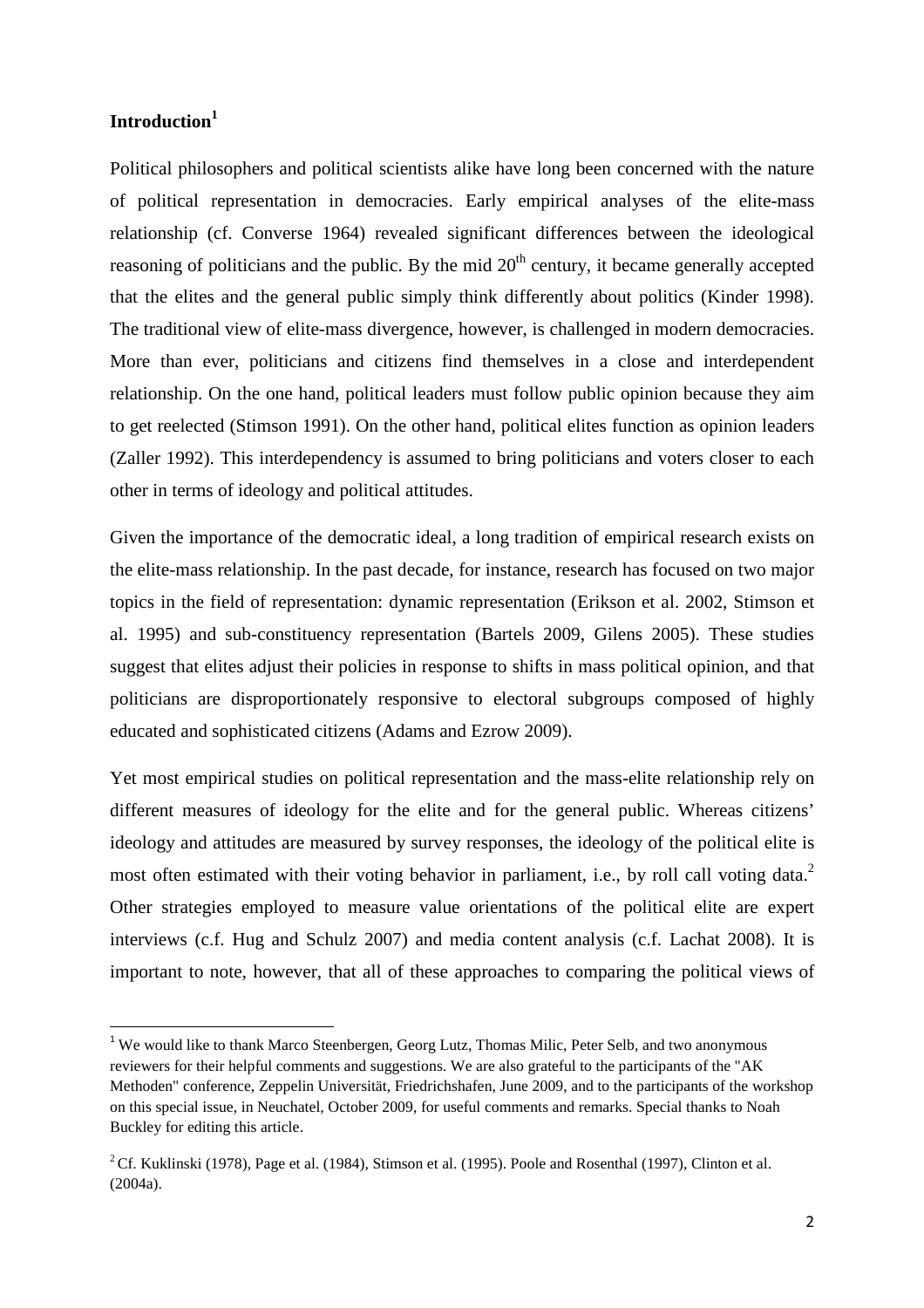citizens and politicians are limited in that they are derived from differing data sources (Powell 1982, Highton and Rocca 2005).

Roll call data, for instance, reflect the perceived preferences of MPs based on their voting behavior, but this is not the same as their actual preferences. Party pressure, constituency pressure and the strategic nature of voting may distort these ideological measures (e.g. Clinton et al. 2004b, Cox and McCubbins 2005). Similarly, media content analysis and expert interviews may also be prone to distortion, as they do not control for strategic positioning. Ultimately, if the ideological positions are derived with different methods and data, it is not even assured that the same ideological dimensions are analyzed for both subgroups (Lachat 2008).

One then wishes to compare mass and elite political views using identical data for each group. However, only rarely have researchers had the opportunity to analyze comparable survey data for both politicians and citizens.<sup>3</sup> While the few studies that do this have strengths on an empirical level, their weaknesses lie in the realm of theory. The designs of these analyses are generally descriptive and are not aimed at testing any hypotheses about ideological relationship.<sup>4</sup> In this respect, our analysis will be no exception. Although we embed our analysis in the broader literature on polarization, voting behavior and party and candidate strategies, our primary goal will not be to explain – or test – why Swiss politicians and voters differ ideologically. Rather, we will analyze whether these groups' political views do differ at all, and whether they do so systematically. We will then discuss whether our findings are in line with common theories and similar empirical evidence found in other countries, mainly from the United States and Australia. Hence, our study will not be explanatory, but rather descriptive and exploratory.

Our analysis benefits from the exceptional data gathered in the SELECTS 2007 Survey, where voters *and* candidates were asked identical questions about their political values.<sup>5</sup> We

 $\overline{a}$ 

 $3$  Thomassen and Schmitt (1997), McAllister (1991), Pierce et al. (1987), McClosky et al. (1960).

<sup>&</sup>lt;sup>4</sup> This criticism does not apply to analyses using survey responses of politicians and citizens which focus on ideological consistency (cf. Granberg and Holmberg 1996, Jennings 1992). However, ideological consistency is not of primary importance in our study.

<sup>&</sup>lt;sup>5</sup> Note that these answers do not reveal true preferences perfectly, but are certainly less prone to the abovementioned distorting sources (party pressure, constituency pressure, and the strategic nature of voting). This makes our measures (derived by surveying MPs) superior to roll call data with regard to the mentioned distortion.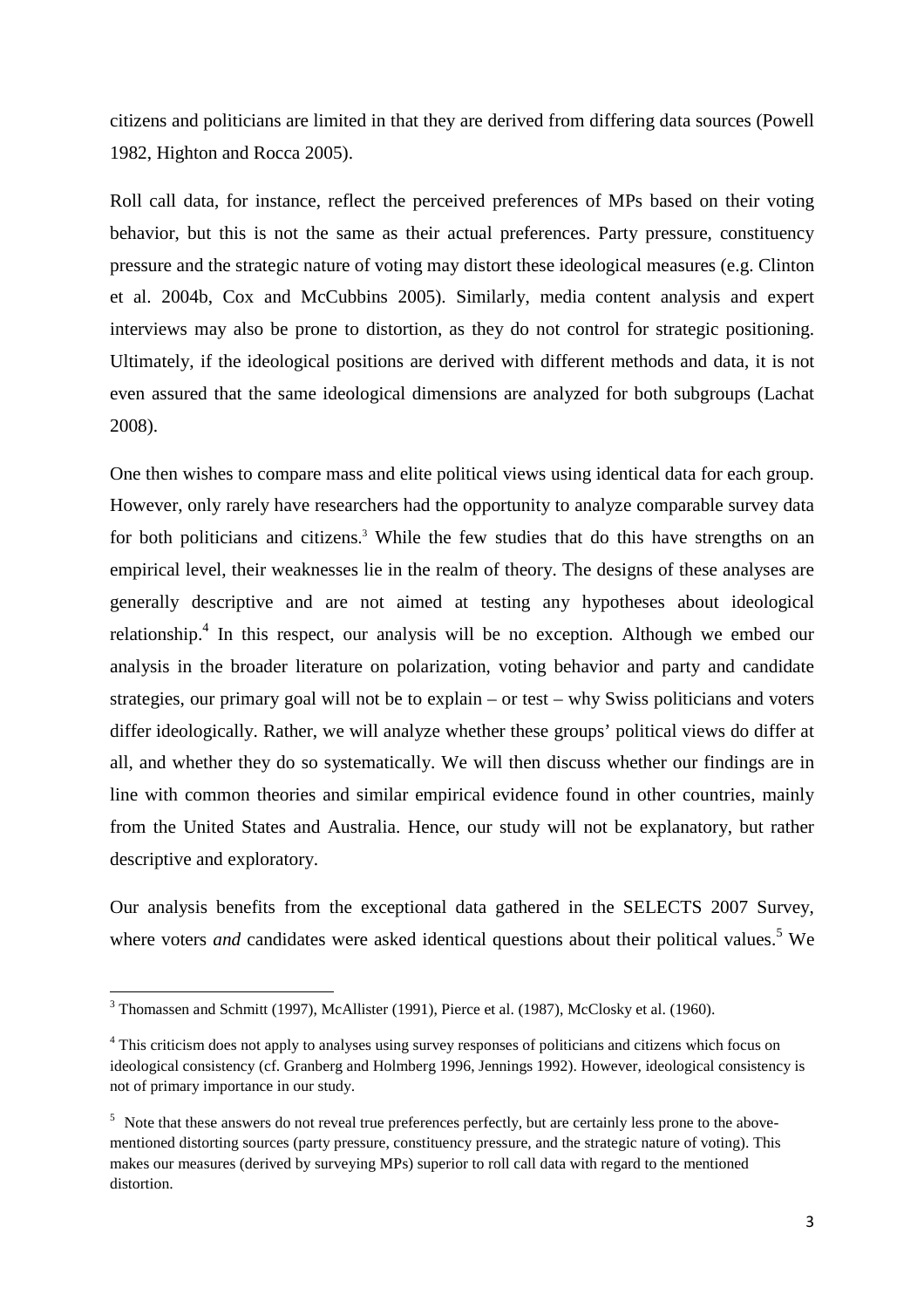are thereby comfortably positioned to compare the ideological views of party elites and party supporters directly and without methodological bias. As we are primarily interested in the ideological positions of the individual candidate and voter, or the mean party candidate and mean party voter, we ignore the fact that electoral competition is based to a large extent on party manifestos and party communication. Along with the preliminary analyses of Lutz (2008) and Schwarz (2007), this study is the first systematic and comprehensive comparison of politicians' and voters' value orientations for Switzerland.

We will focus on three main aspects of the ideological mass-elite relationship that other studies comparing survey responses for both groups have highlighted. First, we will explore whether it is the general public or the political elite that is more polarized or extreme politically (McClosky et al. 1960, McAllister 1991, Lutz 2008). Second, we will analyze ideological congruency between parties, i.e., whether candidates of one party represent the views of their party supporters more closely than candidates of other parties (McAllister 1991, Lutz 2008). Third, we will investigate the phenomenon observed elsewhere wherein successful candidates are ideologically more remote from their party supporters than unsuccessful candidates (Achen 1978, McAllister 1991, Schwartz 2007).

#### **Theory**

#### *Ideological Polarization*

In his seminal work, Converse (1964, Converse and Pierce 1986) observes that the general public lacks ideological consistency. Recent scholarly research seems to agree that the elite is not only more ideological consistent than the general public, but also more polarized. As Adams and Merrill (1999: 765) summarize, "One of the most discussed findings from the literature on political representation is that political parties and candidates typically present policy positions that are similar to, but more extreme than, the positions of their party supporters." Furthermore, several studies suggest that elite and mass polarization have been diverging in past decades. Studies consistently show an increasingly polarized US Congress, with party members clustering towards the ideological poles (Hetherington 2009). Evidence that ordinary American citizens have become similarly polarized is, in contrast, less clear. Fiorina et al. (2004) argue that voters only *appear* polarized because the political arena only offers polarized choices, but voters' preferences remain essentially moderate. As a result of increasing elite polarization, however, partisans in the general public are following what are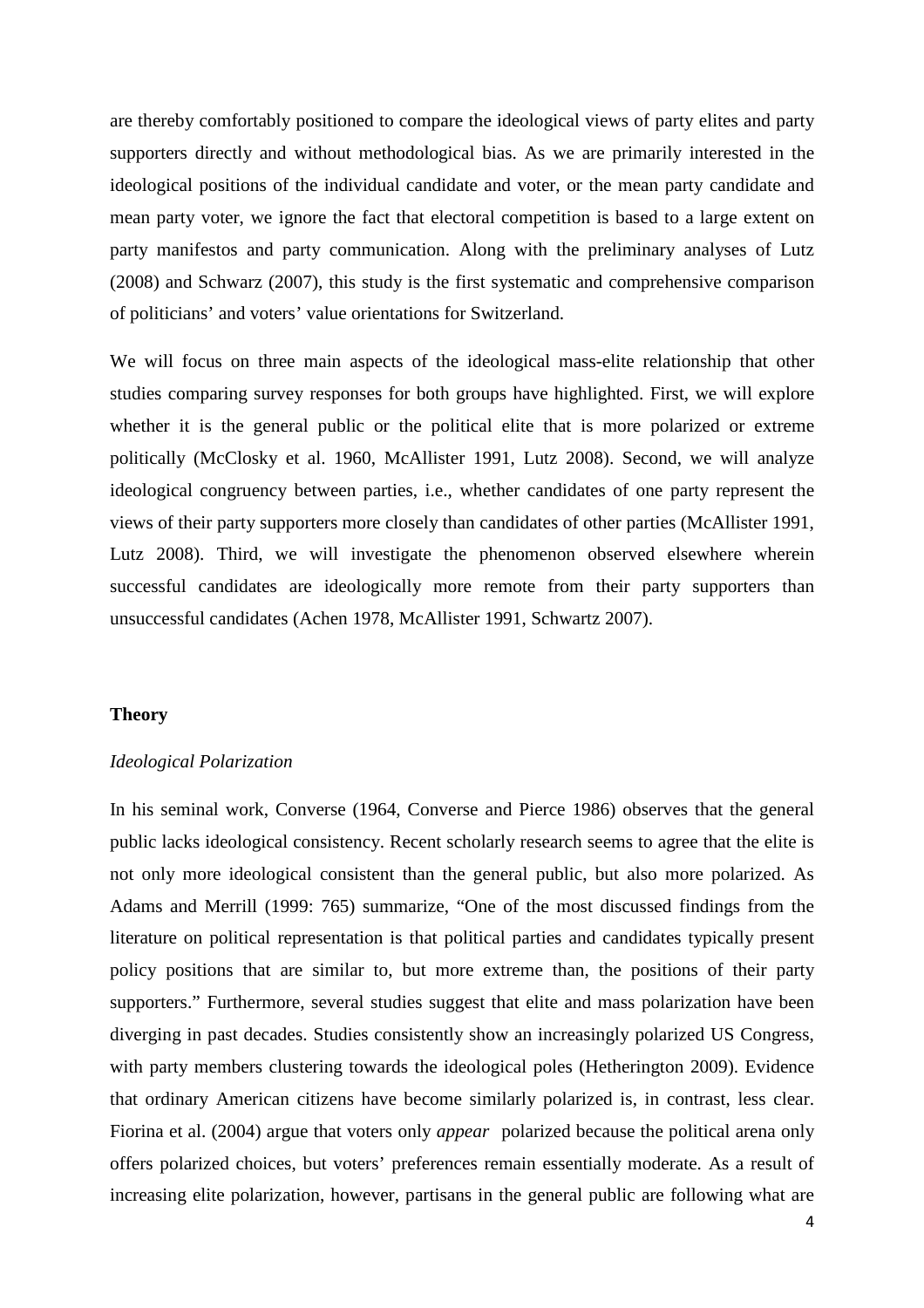now clearer elite cues to sort themselves into the 'correct' party (Hetherington 2009). Fiorina and Levendusky (2006) term this process that is observed within the mass 'party sorting,' reserving the term 'polarization' exclusively for the political elite.

There are several explanations for the differing polarization levels between the general public and the elite. Rokeach (1973), for instance, posits that it is radicalism that drives an ordinary citizen to become a politician. Since ideologically radical individuals seek to have their views realized in politics, they become politically active and run for office. This self-selection process then results in an elite that is more ideologically polarized than the general public. Similarly, May (1973) argues that party activists tend to take extreme policy positions and, through intraparty nomination processes, these attitudes drive the parties towards the policy positions of activists and away from those of their mass supporters. Finally, Przeworski and Sprague (1987) identify strategic causes of differing polarization, proposing that party elites offer relatively extreme programs in order to change voters' preferences.

The few studies that use survey data for both candidates and voters – as we do – report evidence generally supporting the elitist polarization thesis. McClosky et al. (1960) find that leaders of the two main US parties diverged strongly, but that their followers differed only moderately in their political attitudes. Similarly, McAllister (1991) observes that in Australia, candidates showed considerably more polarization on various political issues than voters. In particular, the conflict between candidates and voters is more severe on the traditional leftright dimension than on the authoritarian-libertarian dimension.

For Switzerland, Lutz (2008) also reports greater polarization among the elite than among the general public. His analysis is based on self-placements of voters and candidates on the leftright continuum. He concludes that candidates from left parties are more leftist than their electorate, while the candidates from right parties are more rightist than their electorate. Lachat (2008), in contrast, compares voters' positions as measured by survey responses with party elites' positions as measured by media content analysis, finding more dispersion on the mass level than on the elite level in the 1999 general Swiss elections: "The CVP and the SP are much closer to one another than are their voters. The same can be said of the liberal parties and the SVP" (Lachat 2008: 151). In light of the findings reported in the studies described above and those of Lutz (2008) that all analyze survey data for both groups, we expect to find a more polarized elite than general public – notwithstanding the contradicting results reported by Lachat (2008).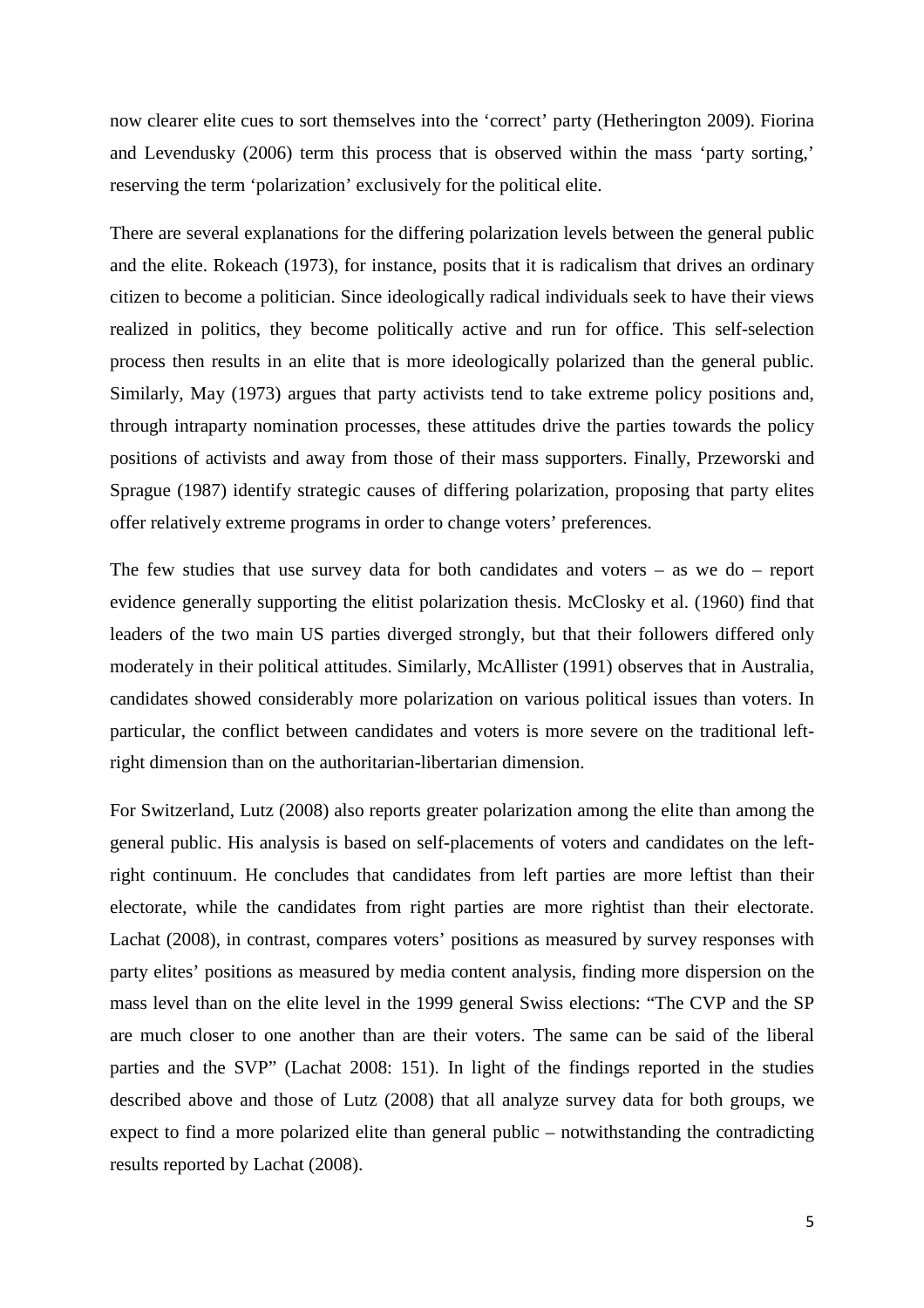# *Intra-party Congruency*

 $\overline{a}$ 

The often-replicated finding that parties present policy positions which are more extreme than those of their supporters – i.e., that the political elite is more polarized than the general public – contradicts the implication of the basic proximity voting model (Iversen 1994; Adams and Merrill 1999, Adams et al. 2004). This traditional spatial theory predicts that, all else being equal, candidates and political parties gain electoral benefits when they moderate their policy positions, thereby approximating the median voter (Downs 1957, Enelow and Hinich 1984). Given the median voter theorem, why should radical or extreme parties compete in elections at all? Or, in other words, why should some parties represent their electorate more adequately than others, resulting in different levels of intra-party congruency?

Recent studies suggest that the logic of spatial theory applies differently to different types of parties (Meguid 2005). Specifically, it is suggested that *niche* parties<sup>6</sup> – namely parties of the extreme left (Communists), the extreme right (radical nationalist parties) or distinct noncentrist parties (the Greens) – do not inevitably enhance their electoral support by presenting moderate programs. Ezrow (2008) argues that in multiparty systems, mainstream parties are generally rewarded for centrism, but that this does not hold for niche parties. On the contrary, as Ezrow demonstrates empirically, niche parties perform significantly better when representing rather radical value orientations.

Similarly, and particularly interestingly for the Swiss case, is the work by Kedar (2005a, 2005b) arguing that a consensual system benefits ideologically extreme parties. In a consensual system, a winning party faces, due to bargaining and compromise after the election, a "watering down" of their policy preferences. It follows then, that in a consensual setting – if voters are both concerned with policy outcomes and aware of these institutional mechanism – they are expected to vote for a party that holds similar but more extreme policy preferences. Kedar (2005b) finds empirical evidence that Swiss citizens do indeed apply such compensational voting strategies.

<sup>&</sup>lt;sup>6</sup> According to Meguid (2005: 347 pp.), niche parties differ from mainstream parties in three aspects. First, niche parties reject the traditional class-based orientation of politics, thereby politicizing sets of issues that were previously outside the dimensions of party competition. Second, as these issues do not coincide with existing lines of political division, niche parties appeal to voters that may cross-cut traditional party alignments. Third, niche parties limit their issue appeals, adopting positions only on a restricted set of issues.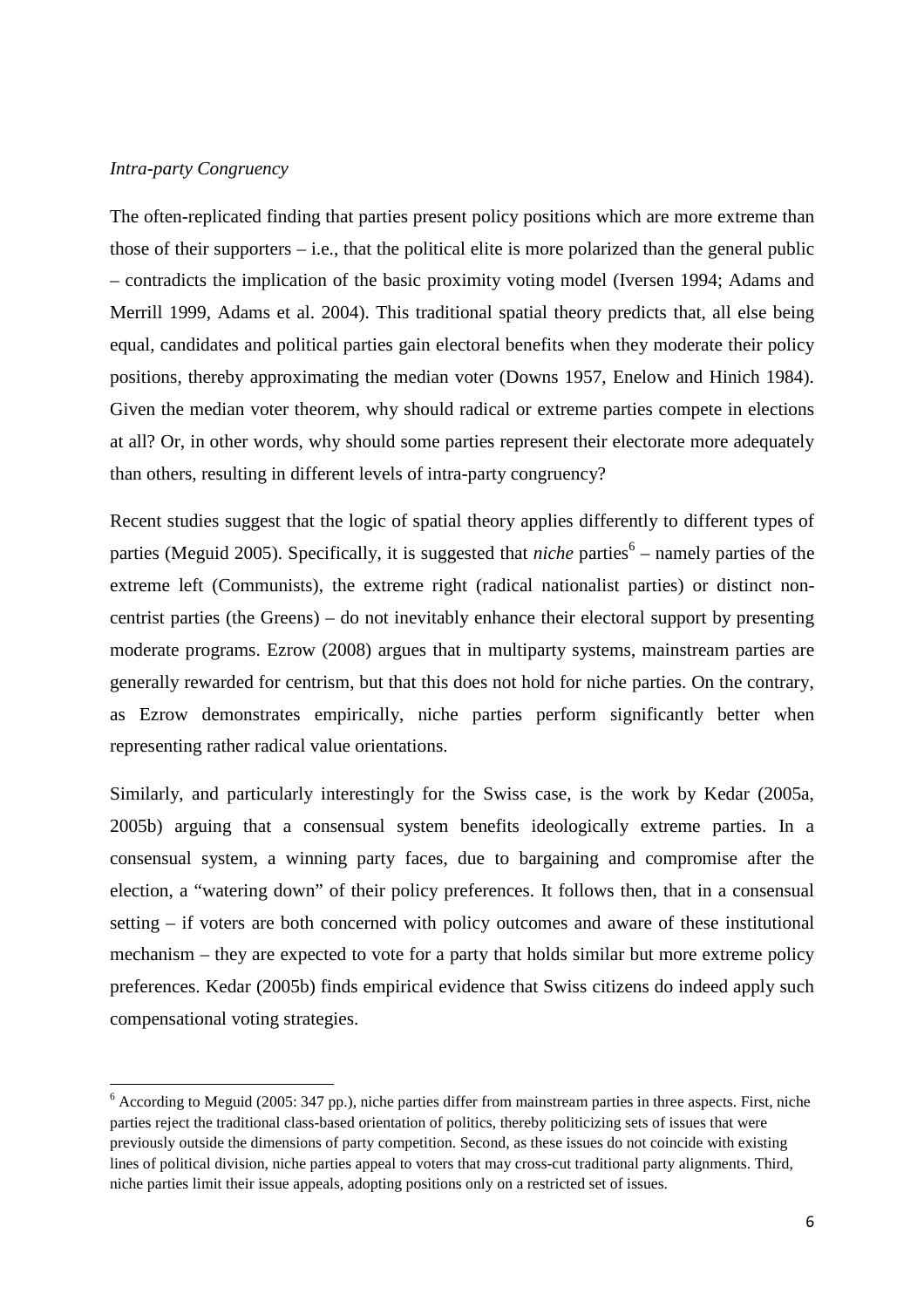This line of reasoning is similar to the directional model of voting behavior proposed by Rabinowitz and Macdonald (1989). The directional thesis states that voters support parties that take relatively extreme positions on their side of the issue. A less severe version of this thesis is the representational policy leadership model advanced by Iversen (1994). His "mixed" model includes both proximity and directional components. He demonstrates convincingly that voters tend to prefer politicians who offer clear and intense policy alternatives over politicians who simply "mirror their attitudes."

To summarize, both the strategic positioning of niche parties and voters' intentions to support radical parties imply that ideologically extreme parties should have a lesser degree of intraparty congruency than moderate parties. Studies that compare value orientations of the political elite and the general public using identical survey items for both groups tend to support this expectation. McAllister (1991) finds that the Australian Labour Party of the 1980s and 1990s show a large ideological gap between its leaders and its supporters. Yet the Labour party was the most successful Australian party of the time, despite or – in line with the theoretical expectations outlined above – *because* of a low degree of intra-party congruency.

For Switzerland, Lutz (2008) also reports differing levels of intra-party congruency. By comparing left-right self-placements of voters and candidates, he finds the largest ideological gap between politicians and supporters among the parties of the left (the Greens and Social Democrats). Specifically, the candidates of these parties are found to be much more leftist than their supporters. Lutz (2008) does observe the mirror image phenomenon on the right side of the ideological spectrum, but to a lesser degree. Candidates of the SVP and the FDP are more rightist than their electorate. Only the centrist party, the CVP, has been found to show a high level of intra-party congruency.

These theories of niche party strategies (Ezrow 2008, Meguid 2005) and compensational voting (Kedar 2005) imply that we are likely to observe differing levels of party congruency in the Swiss multiparty system. Given the results reported by Lutz (2008), we expect to find the lowest degree of intra-party congruency among the Greens, as it is both ideologically more extreme and a niche party. The SVP and SP do not count as niche parties, but still may, due to compensational voting, have a significant degree of incongruence. Finally, the more centrist parties, the CVP and FDP, are expected to show more congruent value orientations.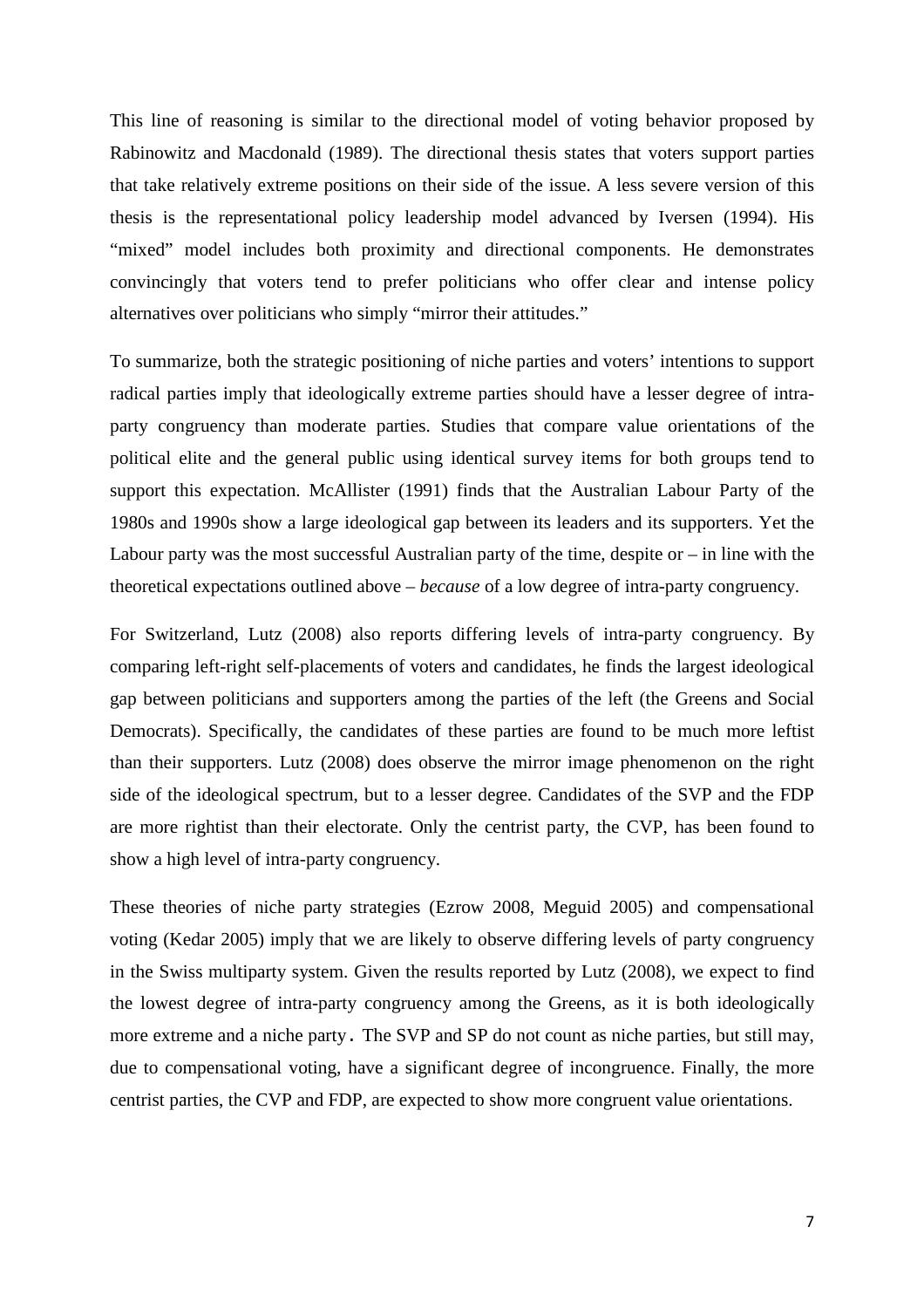#### *The Remote But Successful Candidate*

The pattern frequently observed at the party level seems to hold at the individual level as well: Candidates with deviant policy preferences are more likely to get elected than candidates who reflect the political views of their electorate more accurately (Hetherington 2009). Again, how can we explain this rather counter-intuitive phenomenon?

As Carey and Shugart (1995: 417) point out, seats not only have to be allocated to parties, but also to "specific candidates within parties." Therefore, politicians running for office not only must defeat opponents from other parties but also those from their own party. This means that candidates must stand out during the electoral campaign and seek personal votes. The extent to which candidates have to develop personal reputations distinct from those of their party is considered to be shaped by electoral rules. For example, it is widely accepted that personal reputation is more valuable to legislative candidates in open list systems than in closed list systems (Carey and Shugart 1995). Open list systems, which allow personal votes, make parties less relevant and create incentives for individualism (Tavits 2009, Shugart et al. 2005).

One strategy for creating personal reputation is to take positions that differ from that of the party (Carey and Shugart 1995: 418). Although it is plausible that candidates, particularly in open list systems such as the Swiss electoral system, have incentives to cultivate and proclaim independent policy preferences, the question remains in which direction they should deviate from their party and electorate. Proximity voting theory implies that successful candidates who are contesting elections will locate themselves near the center of the voter distribution. Yet empirical evidence contradicts the median voter theorem (Merrill and Grofman 1999). Adams et al. (2004: 351) find that candidates for the US Senate benefit when they are perceived as presenting distinctly non-centrist positions that reflected the policy direction of their electorates. This finding supports, again, the directional voting model, which accounts for the relative extremism of candidates' positions in elections.

Yet there may be an even more specific explanation for why successful candidates deviate more drastically from their electorate than unsuccessful candidates. According to Achen (1978), it is mainly incumbents that account for the observed effect. Incumbents are likely to be reelected but, at the same time, they differ more significantly from their supporters in their preferences than do first-time candidates. A study by Sullivan and Uslaner (1978), based on US data, supports Achen's reasoning, as incumbents are found to have a greater probability of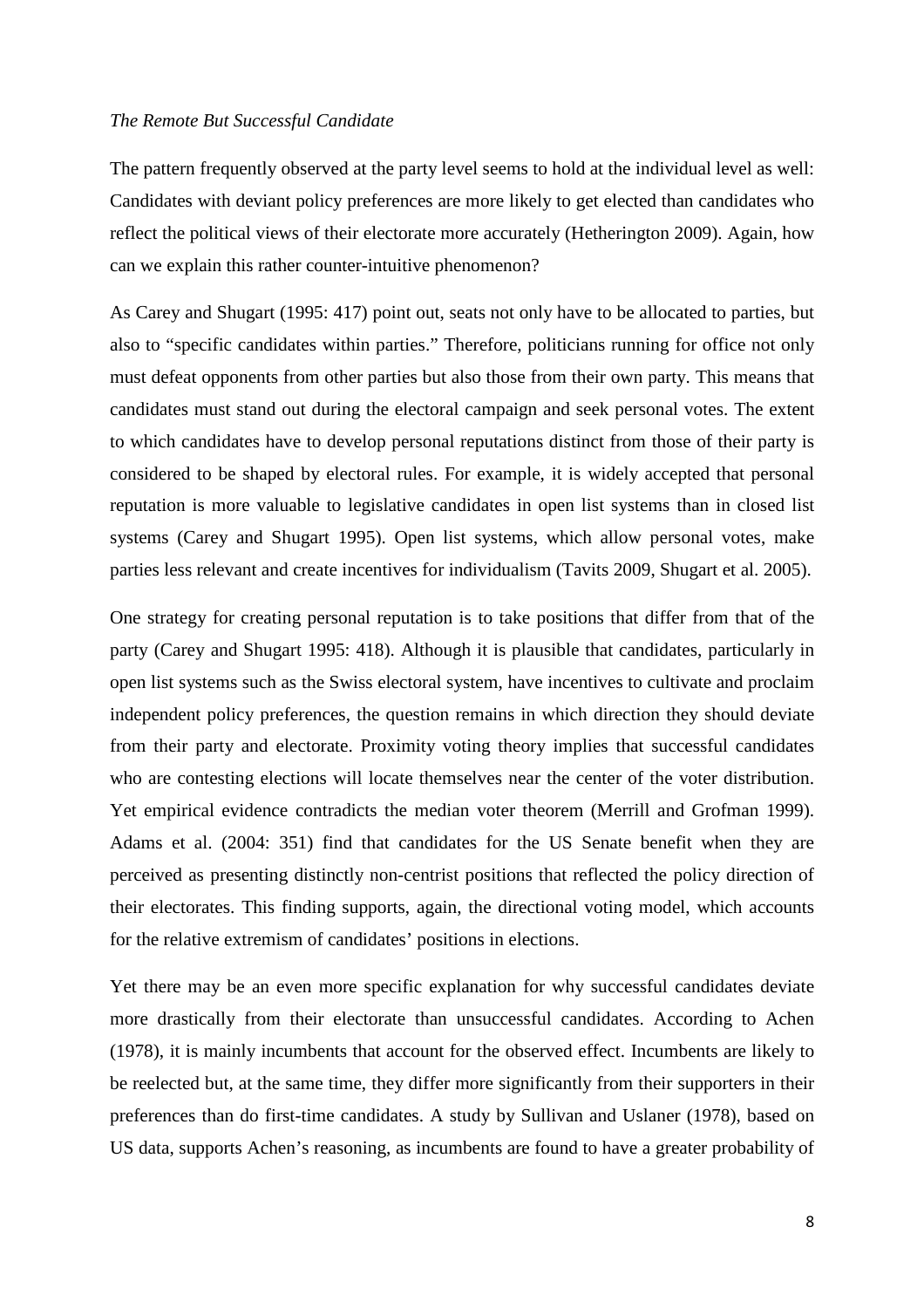winning reelection than their challengers even when the latter are closer to constituency opinion.

McAllister (1991) also holds incumbents accountable for the observed phenomenon of remote but successful candidates. As incumbents often stand for safe seats, they need not rely heavily on their supporters and can better afford to deviate from their median preferences. But in contrast to Achen (1978), McAllister finds empirical support for Australian incumbents holding rather moderate views, i.e., they deviate from their party electorate and the nonincumbent counterparts because they in fact hold rather centrist values. McAllister (1991) hypothesizes that incumbents undergo a socialization process in parliament in which their views generally get moderated.

Results from Schwartz' (2007) study, however, tend to support the directional voting model in general and the incumbency effect as described by Achen (1978) in particular. Schwartz (2007) finds that winning candidates of the last general Swiss elections have distinctively accentuated value preferences. Only SVP candidates' electoral success is found to be independent from ideological positioning. Given the results reported by Schwarz (2007) and the theorized effects of Swiss electoral rules, namely the open list system, we expect to find significant differences between winning and losing candidates. More specifically, we expect to find winners to be distinctly more radical and remote from their party electorate.

# *The Political Space: The Economic and the Cultural Dimension*

Traditionally, ideology has been conceptualized as a one-dimensional left-right continuum - like the liberal-conservative continuum in the US -- (cf. Converse 1964, Fuchs and Klingemann 1989). This dimension, often also referred to as the socioeconomic dimension, reflects the economic conflicts within a modern democracy. Specific issues within this struggle are, among others, taxation, wealth redistribution, social security and free economic enterprise. More simply put, this is the conflict between socialist and capitalist ideology (Kitschelt 1994). Contestation on this dimension has predominated in most Western nations in the postwar period (Bartolini and Mair 1990).

With the rise of new challenges to modern democracies, however, a new political dimension has emerged (Flanagan 1987). Kitschelt (1994) has laid out the theoretical foundation for this emerging conflict, terming this additional dimension 'libertarian-authoritarian.' This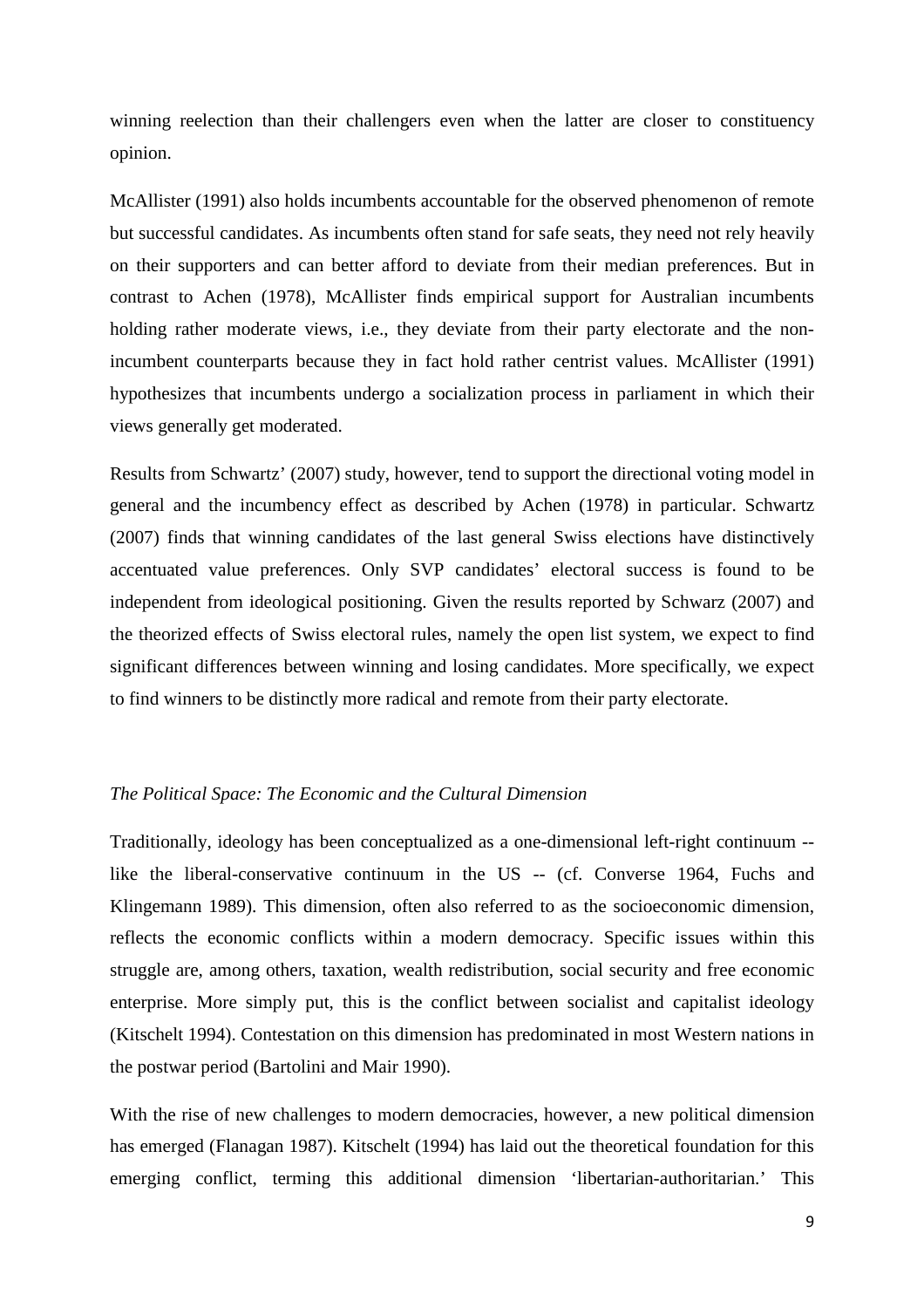dimension reflects issues such as minority rights, authority, law and order, civic protests and tradition. Other scholars (Marks et al. 2006) have dubbed this political conflict the GAL-TAN dimension: green/alternative/libertarian (GAL) versus traditionalism/authority/nationalism (TAN). Kriesi and Trechsel (2008), finally, describe the inherent conflict as cultural liberalism versus conservatism.

For Western Europe it seems conventional to rely on such a two-dimensional space (see Kriesi et al. 2008), and it has been shown in several studies that the economic and the cultural dimensions accurately describe the political landscape of Switzerland. These broadly encompassing dimensions have been detected not only in analysis of party positioning in electoral campaigns (Lachat 2008), but also in analysis of the voting behavior of members of the Swiss parliament (Kriesi 2001, Leemann 2008) and in analysis of referendum votes (Hermann and Leuthold 2003).

# **Data and Method**

#### *Data*

 $\overline{a}$ 

The data we use in our analysis come from the SELECTS Voter Survey 2007 and the SELECTS Candidate Survey 2007. In these surveys, voters and candidates in the Swiss general elections of 2007 were asked about their political values. As the number of cases is limited at the constituency (cantonal) level, namely the number of elected candidates, we restrict the analysis to the national level.<sup>7</sup> The sample used for estimation consists of  $1,128$ unsophisticated, 1,144 sophisticated voters<sup>8</sup> and 1,650 candidates, of which 125 were elected to office. Thirteen items, identical in each survey, are employed to measure the value orientations of voters and politicians (see Table A in the appendix for more details). We use these 13 items to create a two-dimensional political space with an economic and a cultural dimension and to locate voters and candidates within this political space. This procedure allows us to compare the political views of party elites and voters directly.

 $7$  Possible distortions of this restriction are discussed in the concluding section.

<sup>&</sup>lt;sup>8</sup> Note that the number of unsophisticated voters in the full SELECTS Voter Survey is significantly larger than number of sophisticated voters (about 60% to 40%). But since we had to drop respondents with missing values on all thirteen value items, we lose a disproportionate number of unsophisticated voters.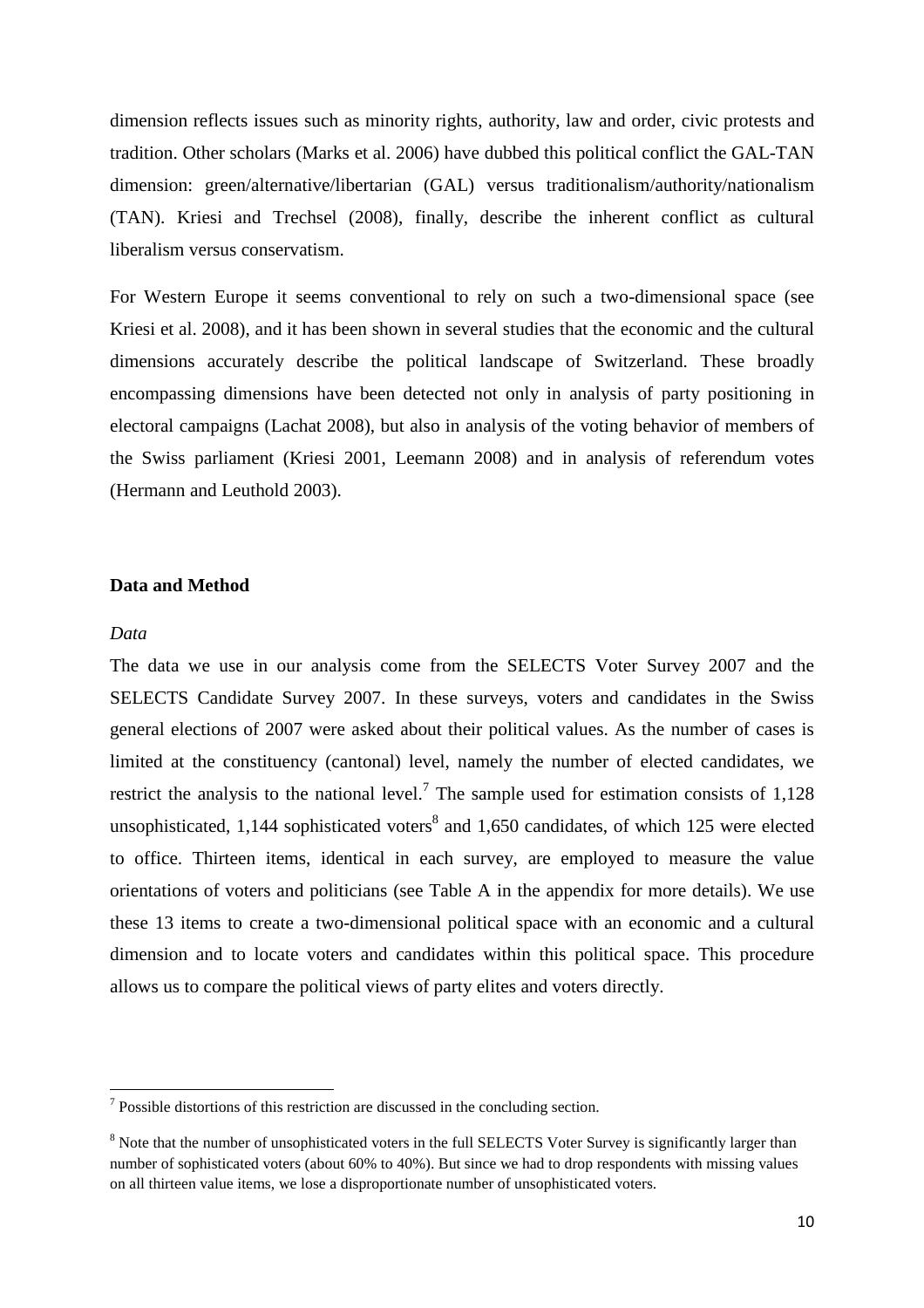#### *Method*

For the estimation of ideological positions we rely on Bayesian ordinal factor analysis. This is similar to polychoric factor analysis but instead of relying directly on the polychoric correlations, we first estimate the latent dimensions as in an ordered probit model, then connect the different items and finally create the two dimensions. Our measurement model has the usual IRT interpretation and therefore has the advantage of a direct connection to the spatial theory of political behavior (Clinton et al. 2004b). In addition, ordinal IRT elegantly deals with non-binary and non-continuous response data. Instead of working with the observed ordinal measurements, we can estimate the latent and presumably continuous underlying variable and then extract the underlying dimensions based on these latent variables. This produces an estimation procedure that is both fully efficient and—given the assumptions of the model (see section "Estimation")—unbiased. Because of its closer connection to theory and more general applicability, we rely on Bayesian ordered IRT – despite the fact that it is less well known than polychoric factor analysis.

#### *Identification*

Identification is a necessary but not sufficient requirement for estimation and therefore should be the first concern in every quantitative endeavor. This is especially true for ordinal factor analysis with an ordinal item response model since those models are not identifiable by the data alone – additional constraints are needed. Which and how many of these constraints are necessary is a function the dimensionality of the model. In one dimension, the task is relatively simple: one must pick an origin, a metric and a direction. The classical Kennedy-Helms restriction achieves this by fixing the two U.S. legislators at -1 and +1, respectively, thereby choosing the origin (half way between Kennedy and Helms), a metric (the distance between Kennedy and Helms is two) and a direction (Helms is to the right of Kennedy), as in work by Rivers (2003:7).

A popular alternative is to fix a distribution of ideal points, such as standard normal, which results in two independent restrictions: mean equal to zero and standard deviation equal to one. One then must still choose which direction is to the right, but this is necessary only for global identification, not for local identification. However, with more than one dimension, the choice of constraints is more complicated. In a seminal paper, Rivers (2003) resolves this issue and proves both necessary and sufficient conditions for identification of spatial models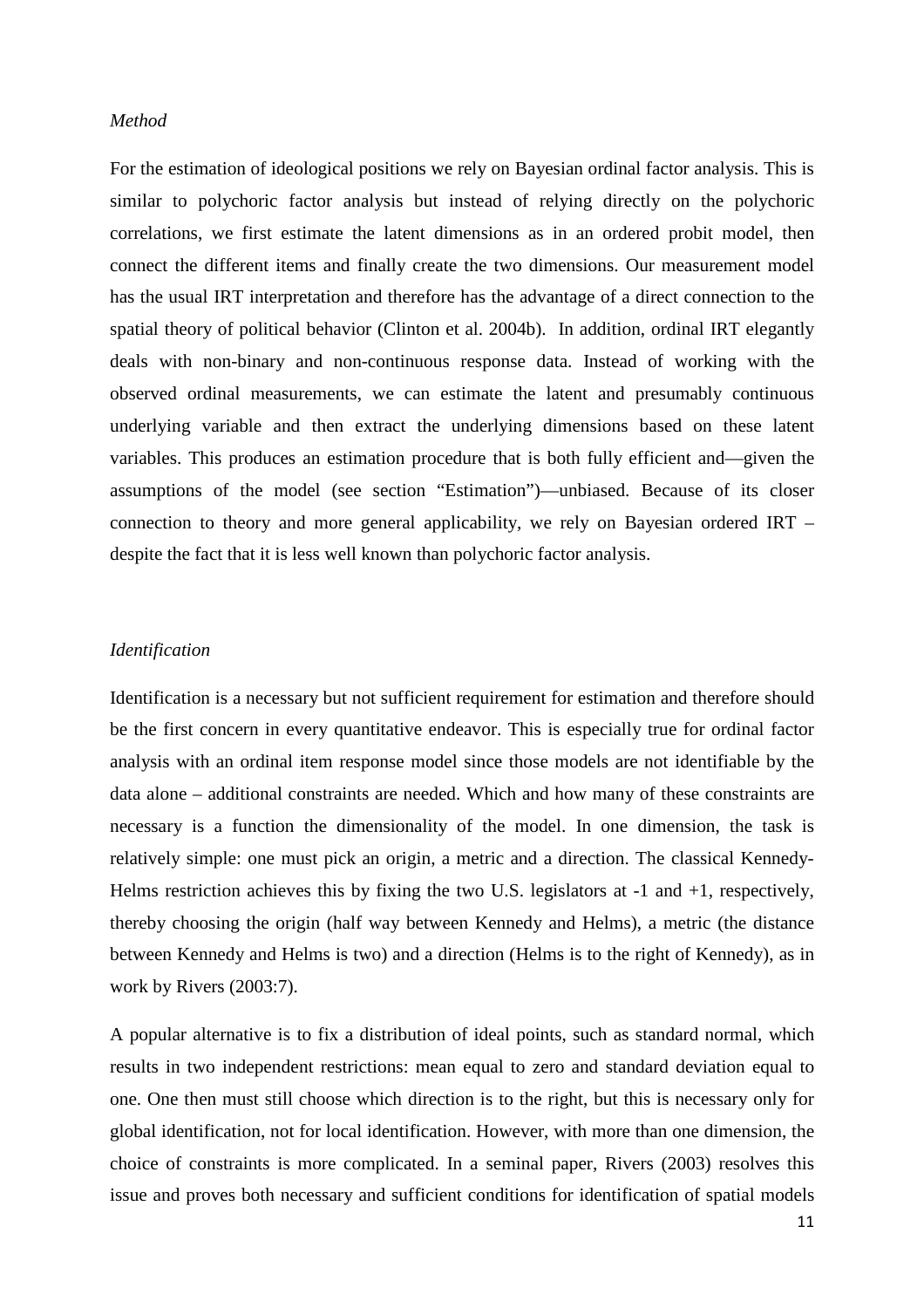of arbitrary dimension. More concretely, he showed that in a *d* dimensional model, identification can be accomplished by either fixing  $d+1$  points or vectors (i.e., legislators) or by imposing  $d(d+1)$  independent restrictions. In the following, for our  $d=2$  dimensional model (economic left/right versus cultural left/right) for the elected members of the Nationalrat, we achieve *local* identification by applying the following 6 constraints:

- The average ideal points are assumed to be distributed standard normal in both dimensions, which results in 4 independent constraints.

- The item "Same sex marriages" is constrained to load only on the cultural dimension, which gives us one additional constraint.

The item "Economic re-distribution" is constrained to load only on the economic dimension, which gives us the last constraint needed for local identification.

In addition, we make two additional assumptions to achieve not only local, but global identification:

- The item "Same sex marriages" is constrained to load positively on the social dimension, such that socially liberal legislators locate at the top of the ideological space.

- The item "Economic re-distribution" is constrained to load negatively on the economic dimension, such that economically leftish legislators locate to the left of the ideological space.

Again, these two additional assumptions have no effect on the absolute values of the factor loadings or ideal points; they simply specify which direction is to the left and to the bottom on the two dimensions.

#### *Estimation*

Having achieved global identification, we now turn to estimation. The ordinal measurement of our survey data makes it somewhat nonstandard both for item response theory models, which are usually based on binary indicators (yea or nay), and for normal theory factor analysis, which ordinarily uses continuous variables as input. An efficient but biased approach would be to treat the ordinal indicators as continuous, thereby assuming that the difference between 'agree totally' and 'agree somewhat' is the same as between 'indifferent' and 'disagree somewhat'. An unbiased but highly inefficient solution would be to dichotomize the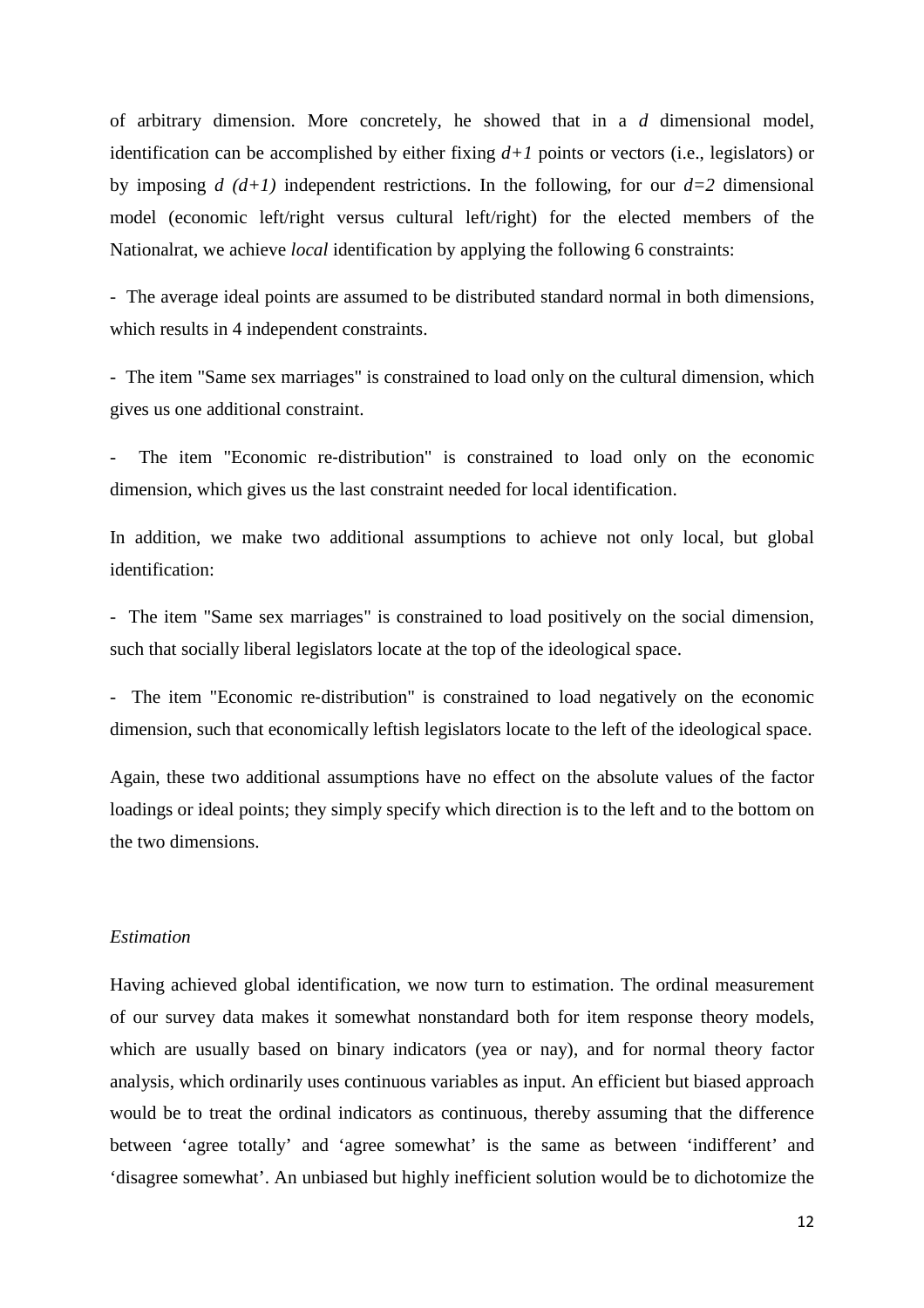ordinal measurements and employ a binary item response model. We opt to use an ordered IRT model that also estimates latent dimensions and produces unbiased *and* efficient results. Furthermore, item response theory provides a statistical framework that can be shown to directly reflect the underlying spatial theory of politics.<sup>9</sup>

#### **Results**

 $\overline{a}$ 

In a first step, we consider the overall picture of the political orientations of Swiss voters and politicians. As can be seen in Figure 1, Swiss politicians are distributed in the political space as expected and as shown in previous scholarly work (Lachat 2008, Schwarz 2007, Kriesi et al. 2006). In the upper-left space we find the so-called left-libertarians, who are economically leftist and culturally liberal. These politicians consist mainly of Social Democrats (SPS) and the Greens (GPS). The center of the political sphere is occupied largely by representatives of the Christian Democrats (CVP), who are moderate on both dimensions. Candidates from the Liberal Party (FDP) are both economically and culturally liberal, whereas the representatives of the Swiss People's Party (SVP) are both economically and culturally rightist.

(Figure 1 about here)

In contrast to the pattern found among candidates, the spatial distribution of voters is rather ambiguous (see Figure 2). Although voters for the SPS and the Greens are found predominantly in the upper-left and voters for the SVP in the lower half, the observed pattern is not clear-cut. What can be said about the distribution of all voters, however, is that it concentrates heavily in the center of the political space.

#### (Figure 2 about here)

One can conclude, therefore, that the political values of the elite tend to be more extreme than those of the general public. Furthermore, as the spaces in the lower-left and the upper-right are rather empty, the allocation of the elite's values closely represents the conflict line suggested by Kitschelt (1994), namely the diagonal reaching from the left-libertarian extreme to the right-authoritarian. This finding is in line with results presented by Lachat (2008). He finds that the political space of Swiss party elites in the 1990s tends to converge to one

 $9^9$  For further elaboration on this point see the technical appendix and Clinton et al. (2004b: 358pp.).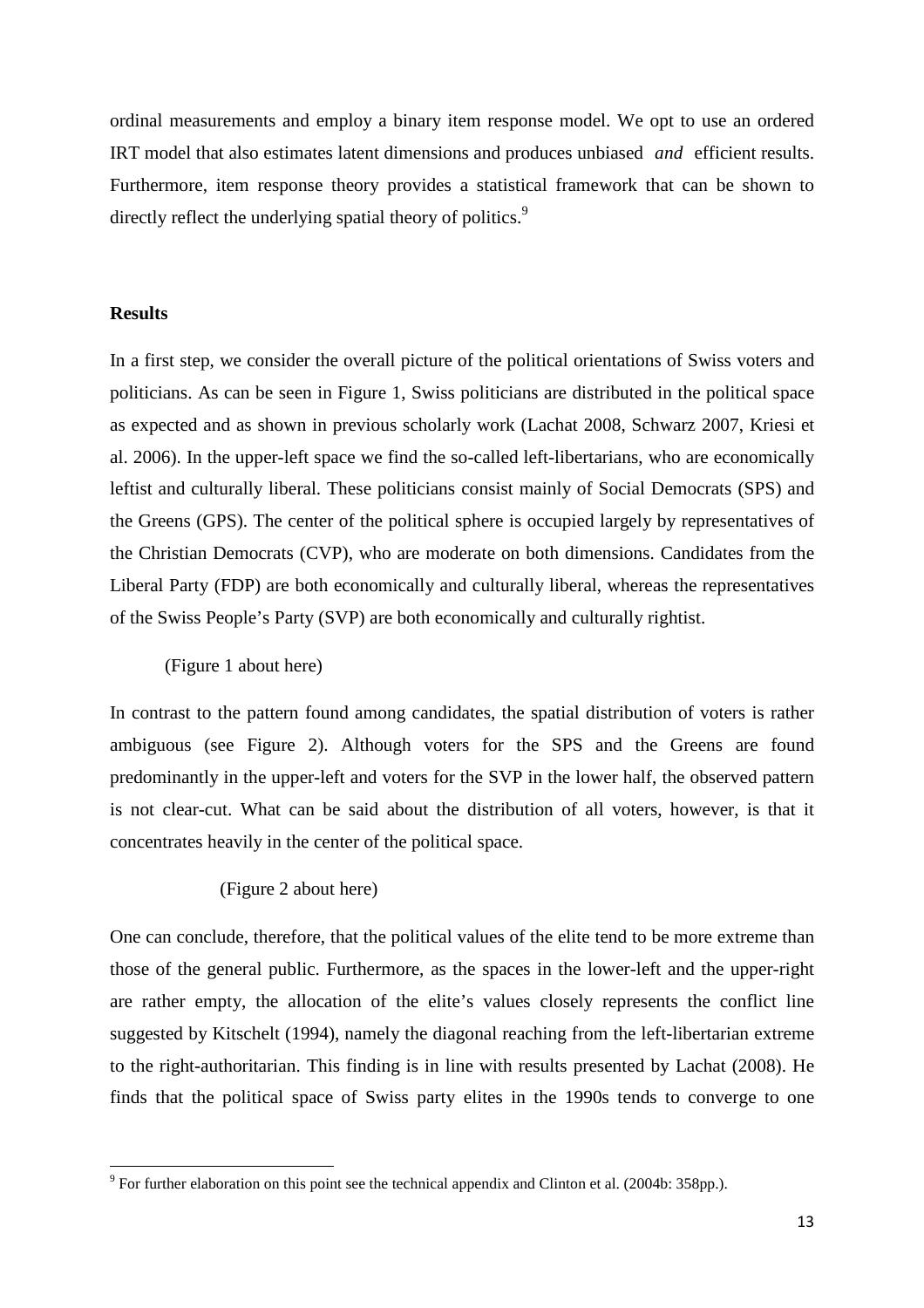dimension, whereas the values of voters are adequately described only by two dimensions: an economic and a cultural dimension.

Of more substantial interest here, however, is variation in the degree of political polarization between politicians and the general public. We measure polarization as the statistical variance of the estimated ideal points separately for each dimension. We find the elite to be more polarized than the electorate on both dimensions (see Table 1). Yet while the difference on the cultural dimension is rather minimal, it is substantial on the economic dimension. On the latter dimension, the variance of political values held by candidates is three times higher than that held by voters. As can been seen in Figure 3, this result is particularly due to the distinct socialist ideology of the representatives of the Social Democrats on the one extreme and the capitalist ideology of SVP politicians on the other. This finding is in line with McAllister (1991), who observes a larger dispersion on the left-right dimension than on authority issues among Australian politicians and citizens.

## (Table 1 about here)

However, as Hetherington (2009: 433) and others (cf. Zaller 1992, Converse 1964) note, we would expect that mass preferences will tend to bunch closer to the center than those of elites because of the substantial differences in ideological sophistication between the two groups. To test this expectation, we split up the voters into "sophisticated" and "unsophisticated" voters. As the estimates in Table 1 show, such a distinction does not make any significant difference. On the cultural dimension, the dispersion of sophisticated and unsophisticated voters is equal. On the economic dimension, politically sophisticated citizens are marginally more polarized, but their representatives remain much more dispersed.

The empirical pattern of polarization presented here thus reflects Fiorina's (2004) view of an increasingly polarized elite and a moderate general populace. It also confirms results from previous research that compared ideological polarization by employing survey data for both groups (McClosky et al. 1960, McAllister 1991, Lutz 2008).

The second subject we highlight is whether intra-party congruency varies from party to party. We expect to find the lowest degree of intra-party congruency within the Greens, as it is both an ideologically extreme and a niche party. The SVP and SPS are not niche parties, but still may, due to their distinct policy preferences, show a significant degree of incongruency.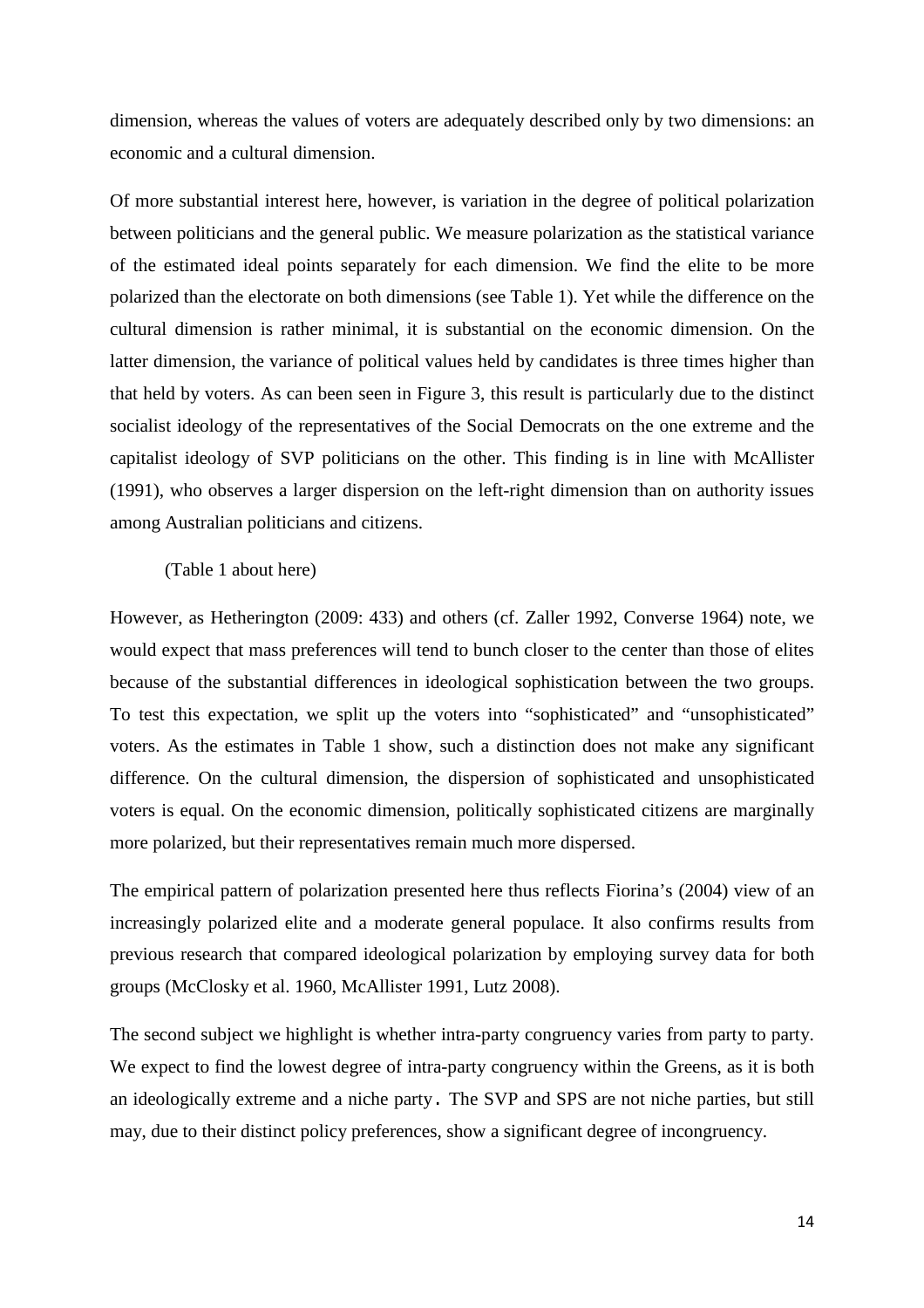Indeed, we do find such varying intra-party congruency levels. As can be seen in Figure 3 (see also Table 2), all parties but the CVP show substantial divergence in ideological dispersion between their leaders and their supporters. The largest gaps are found within the SPS (.71) and the SVP (.61). Their discrepancies are even higher than that of the Greens (.43), which can be regarded as a niche party. In particular, ideological differences between the electorate and their party leaders are mainly attributable to diverging values on the economic dimension. Representatives of both the left and the right are much more extreme in their socioeconomic views than is their electorate (see Figure 3). These results confirm Lutz's (2008) finding that representatives of both the Swiss left and right are far more radical than their supporters and are thereby misrepresenting the latter.

It must be noted, however, that the relatively high degree of ideological congruency within the CVP may simply be a result of its location in the center. Since not only CVP voters, but all voters generally tend to be located around the center, the CVP elite is much more likely to represent their voters adequately. Party elites from both the left and the right, on the other hand, are more extreme and thereby run risk of deviating from their moderate party electorates. Remarkably, this pattern also holds when only sophisticated voters are considered. Although sophisticated voters are consistently closer to their candidates than unsophisticated across all five major parties (see Table 2), the gap between elites and the general populace remains smaller among the parties of the center, notably smallest within the CVP.

#### (Figure 3 about here)

The results concerning intra-party congruency are interesting insofar as they both confirm and contradict previous findings from Australia derived by similar data. In contrast to McAllister (1991), we find no evidence that misrepresentation is characteristic of the left in particular. Rather, all parties with distinct value orientations are prone to ideological incongruency. In line with McAllister (1991), however, we ascertain that the degree of congruency does not correlate with electoral success. On the one hand, the ideological distance between voters for and candidates from the SVP and the Greens are substantial, but these two parties performed well in elections. On the other hand, the SPS underperformed in elections but show a similar voter-candidate gap.

These results challenge traditional spatial voting theory, as parties relatively distant from the preferred position of the electorate are not penalized. On the contrary, and in line with Ezrow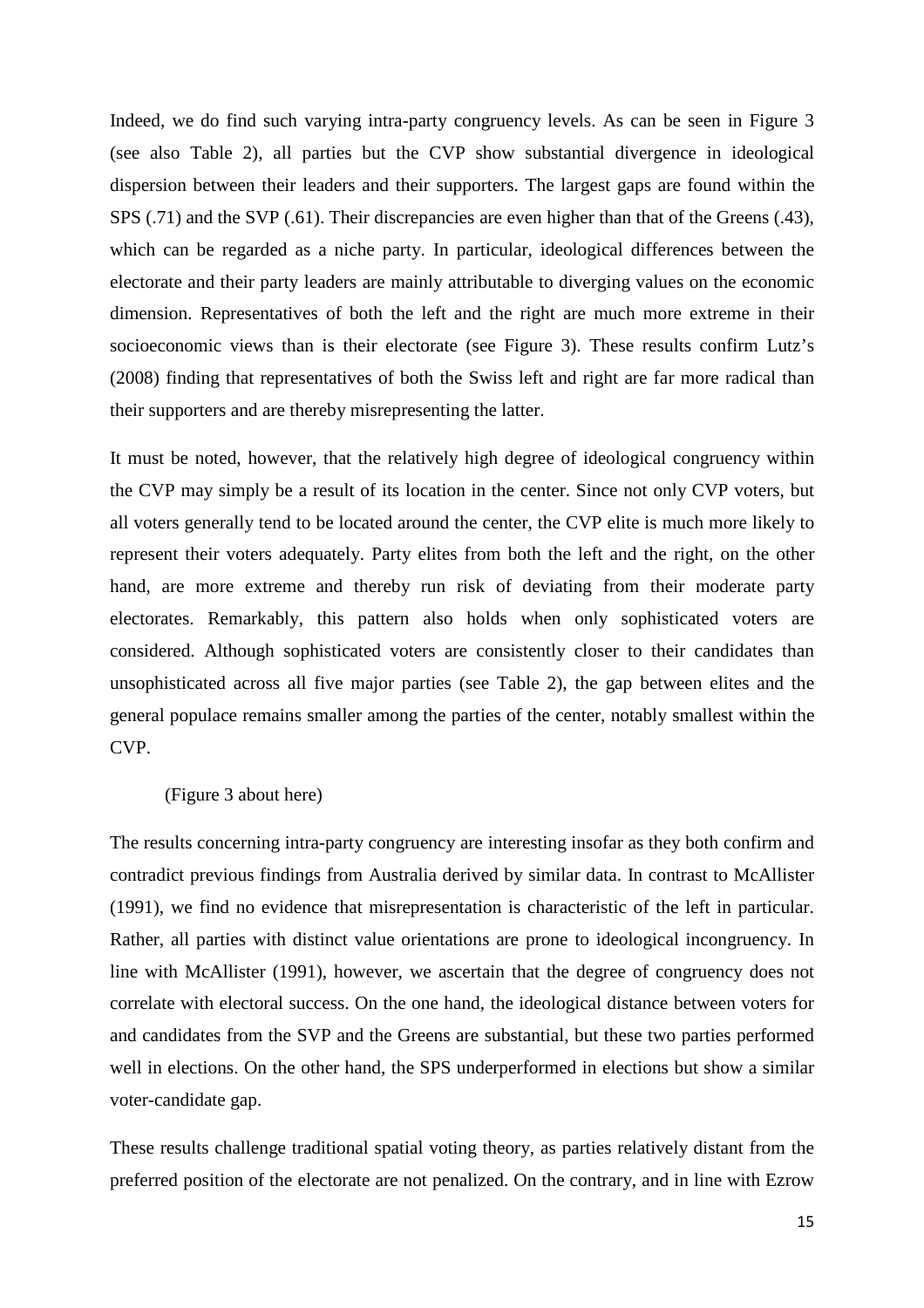(2008), the Greens, as a niche party, are doing well by presenting non-centrist policy preferences. Similarly, the electoral success of the SVP might be explained by their distinct rightist value orientation. Swiss voters may actually vote for an extreme party on their side of the ideological continuum, as they may fear their preferences will be watered down in the Swiss consensual system (Kedar 2005b). We can conclude that the pattern of intraparty congruency found contests the median voter theorem but accords nicely with "mixed" models that include both proximity and directional components (Rabinowitz and Macdonald 1989, Iversen 1994).

# (Table 2 about here)

Finally, we analyze whether successful candidates' positions differ systematically from the positions held by unsuccessful candidates. More precisely, we examine whether winners are more distant from their electorate than losers, as has been found previously (Achen 1978). It is widely accepted that in open list systems such as the Swiss electoral system, politicians are urged to seek the personal vote (see Carey and Shugart 1995) and benefit from presenting non-centrist policy preferences (Adams et al. 2004). For the Swiss general elections in 2007, Schwarz (2007) finds that, save the SVP, candidates who won their election hold more accentuated value orientations than candidates who did not.

Our analysis replicates Schwarz' (2007) results (see Figure 4). Across all major parties, winning candidates are found to be more distant from their party electorate than losing candidates. Only within the SVP does electoral success seem to be largely independent of politicians' ideological positioning. In regard to the SPS, FDP and the Greens, the parties with the largest gaps, we note that most of the difference can be attributed to the cultural dimension. Successful candidates from these parties are distinctively culturally liberal. Taking the sophistication level of voters into account does not change the overall pattern (see Table 2). However, we consistently find the closest relationship between sophisticated voters and unsuccessful candidates. This may be explained by the fact that many candidates do not run for elections with serious expectations and often do not even campaign. Rather, they are asked by party officials to place themselves at the disposal of the party in order to complete the party list. Such candidates may not differentiate themselves significantly from politically sophisticated citizens.

(Figure 4 about here)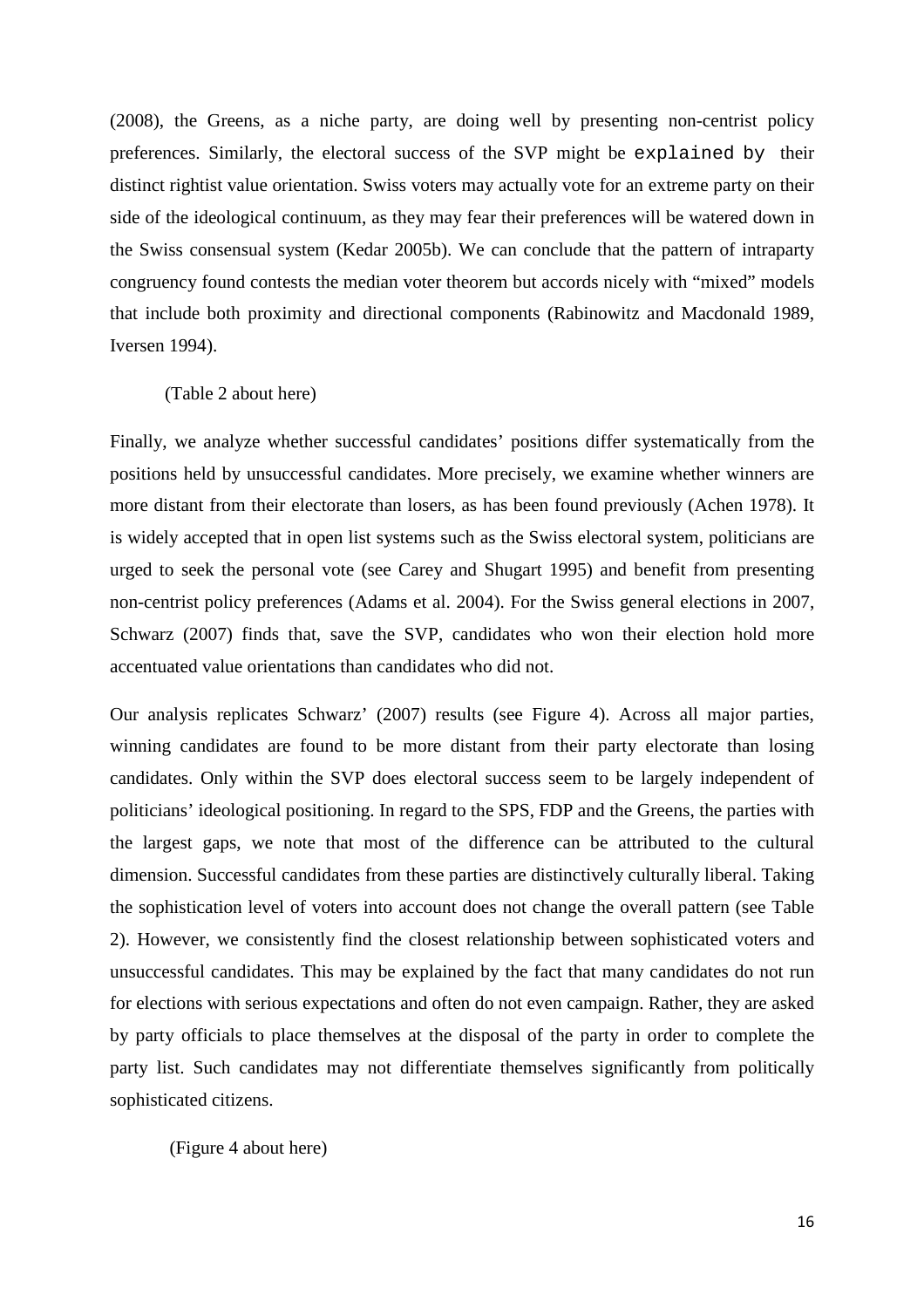Our data also confirm the expectation that successful candidates are more remote from their electorate because they hold distinct non-centrist values. This may be due to incumbent effects (Achen 1978, Sullivan and Uslaner 1978), but our results specifically contest McAllister's (1991) socialization hypothesis. McAllister assumes that incumbents' preferences are moderated in a parliamentary setting, but that they will not be penalized for such a deviation by their electorate. Although we do not test specifically for incumbent effects, our data suggest that successful candidates, and hence very likely incumbents, gain votes by presenting non-centrist preferences (see Adams et al. 2004).

Our findings on the candidate level are similar to those on the party level: radical politicians are more likely to get elected than moderate candidates. This again challenges the median voter theorem (Merrill and Grofman 1999). It appears that in Switzerland, arguably because of its open list system, candidates gain personal votes when presenting distinct positions. Again, in line with the directional voting model, the electorate favors more extreme politicians of their ideological family.

#### **Conclusion**

In this descriptive study we analyze whether (1) the Swiss elite or the general public is more ideologically polarized, (2) whether there are varying levels of intra-party congruency, and (3) whether successful candidates are more ideologically remote from their party supporters than unsuccessful candidates. We find that the two-dimensional space (represented by an economic and a cultural dimension) applied in our study closely represents the value orientations of the Swiss electorate and its representatives.

While the Swiss elite shows a clear distributional pattern reaching from the left-libertarian pole to the right-authoritarian (Kitschelt 1994), the picture of the electorate is rather ambiguous. Swiss voters are generally clustered around the center, resulting in much less polarization than among candidates. It has been observed for the United States that this ideological disconnect is largely driven by the growing polarization of representatives. Lacking time series data, we can only speculate on whether this holds true for the Swiss case. However, given the decline of the two centrist parties, the CVP and FDP, in the most recent elections, the divergence in ideological dispersion may well be explained by growing polarization on the elite level rather than by concentration on the voter level.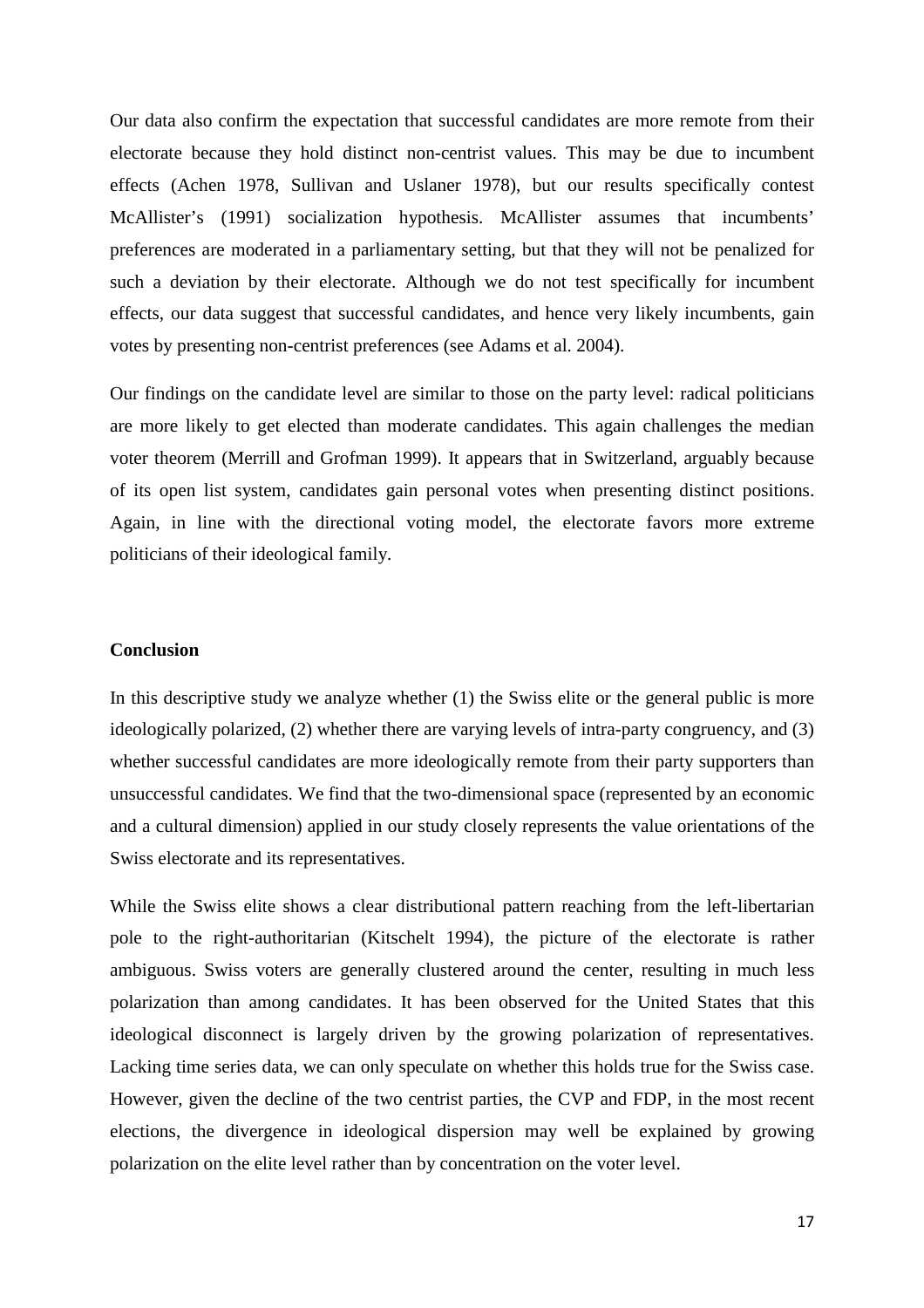These diverging levels of polarization are found even when voters' levels of sophistication are taken into account – contrary to our expectations. This undermines the hypothesis that lesser polarization within the electorate can be attributed to ideological inconsistency or indifference (Zaller 1992, Convese 1964). Rather, our data suggest that candidates are more diverse due to the self-selection process of politically radical citizens becoming politicians (Rokeach 1973) or to intra-party socialization and nomination processes (May 1973).

The finding of a moderate general public but polarized elite has direct consequences for intraparty congruence. It follows logically that parties from the left and right, each presenting policy programs of the ideological poles, are likely to represent their electorates relatively poorly. Representatives of the centrist party, the CVP, in contrast, are close to their supporters, mainly because they themselves are located near the center, with the majority of voters. That non-centrist parties are not penalized for such deviances from their electorate can be explained by voting models that include both proximity and directional components (Rabinowitz and Macdonald 1989, Iversen 1994).

The directional model also helps us explain the rather counter-intuitive phenomenon of remote but successful candidates. Apparently, Swiss voters favor candidates who are on the same side of the ideological spectrum but who are also more extreme. The pattern found at both the candidate and party levels contradicts the implication of the basic proximity voting model (see also Iversen 1994, Adams and Merrill 1999, Merrill and Grofman 1999). This traditional spatial theory predicts that, all else being equal, candidates and political parties receive electoral benefits when they moderate their policy positions and thereby approximate the median voter (Downs 1957, Enelow and Hinich 1984). This is clearly not the case in our analysis.

Although the patterns observed accord nicely with the directional model, it must be noted that our study is not a proper test of this model. Nevertheless, we believe that in this case the theory of directional voting behavior is more compelling than theories of strategic behavior, as the former focuses on voters while the latter focus on the strategies of parties and candidates. As we employ anonymous survey data for both the general public and the elite, we doubt the existence of any party or personal strategy behind candidates' responses in the survey. Hence, our results are better explained by directional voting than by strategic positioning of niche parties (Ezrow 2008) or personal vote seeking (Carey and Shugart 1995).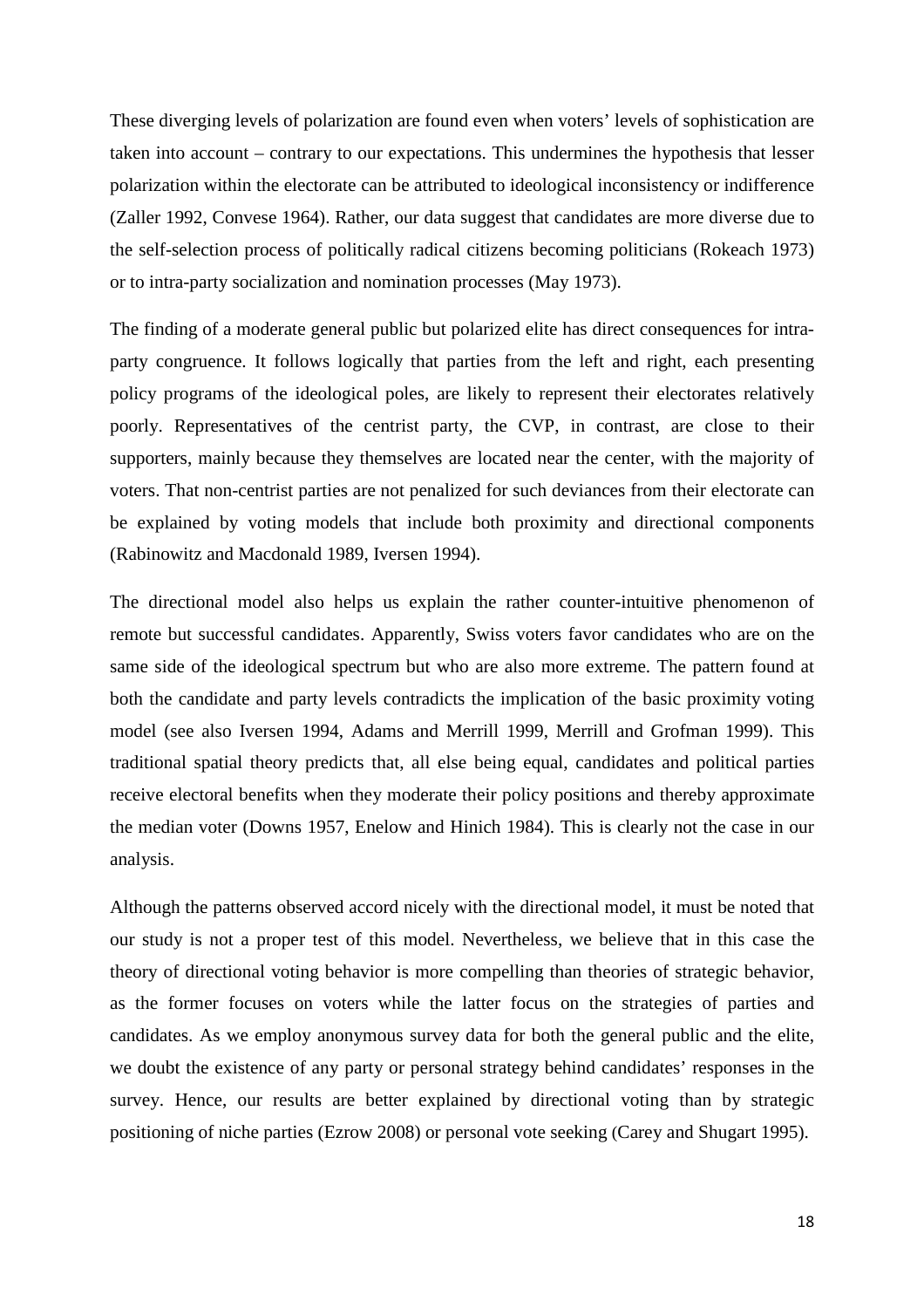Furthermore, our results on all three aspects generally confirm previous findings from international and Swiss studies alike. But we observe, in contrast to Lachat (2008), that the Swiss elite is more polarized than the electorate. To be fair, Lachat (2008) finds this pattern only for the 1995 elections and not for the 1999 elections, so the difference may merely constitute a period effect. However, there may be also methodological reasons for the contradictory results, as Lachat derived party elite preferences from media content analysis. As our data are derived from surveys for both groups, we can notably preclude biases from party pressure or strategic voting behavior – biases that are known to be found in other sources, specifically in roll call data (Clinton et al. 2004b, Cox and McCubbins 2005).

In order to derive theory-based expectations for the empirical part of our study, we also discuss some institutional factors peculiar to the Swiss electoral system. For instance, we argue that the multi-party and consensual system (Ezrow 2008, Kedar 2005b) in Switzerland may benefit parties at the ideological poles, resulting in a lower level of congruency within the parties on the left and the right. Likewise, we hypothesize that in the Swiss open-list system, candidates are expected to represent positions that are independent of the party position in order to seek personal votes (Carey and Shugart 1995, Tavits 2009). Indeed, we find empirical evidence for these lines of reasoning. However, the same results have been found in other countries with different institutional settings (Achen 1978, McAllister 1991). Although these studies are not directly comparable with our analysis, we find no evidence that the mass-elite relationship is shaped by country-specific institutional factors. For instance, ideologically deviant candidates in the Swiss proportional voting system are also more likely to get elected as deviant candidates running for US Congress in that first-past-the-post system. And in regard to ideological polarization, we find a considerable elite-mass gap as observed in other countries, despite the presence of considered egalitarian institutions such as the "semiprofessional" parliament (*Milizsystem*) and direct-democratic instruments.

Finally, we point out a limitation of our study. Due to the small number of cases at the constituency (cantonal) level, namely that of the elected candidates, we have restricted our analysis to the national level. However, as many scholars have noted (cf. Miller and Stokes 1963, Herrera et al. 1992), it may be crucial to analyze voters' and politicians' preferences on the constituency level. First, it may be particularly be true for the Swiss federal system that national parties vary substantially from constituency to constituency. Second, candidates seek not only to gain votes from their party supporters, but from all voters in their constituency. As we cannot control for such constituency effects, we cannot preclude bias concerning our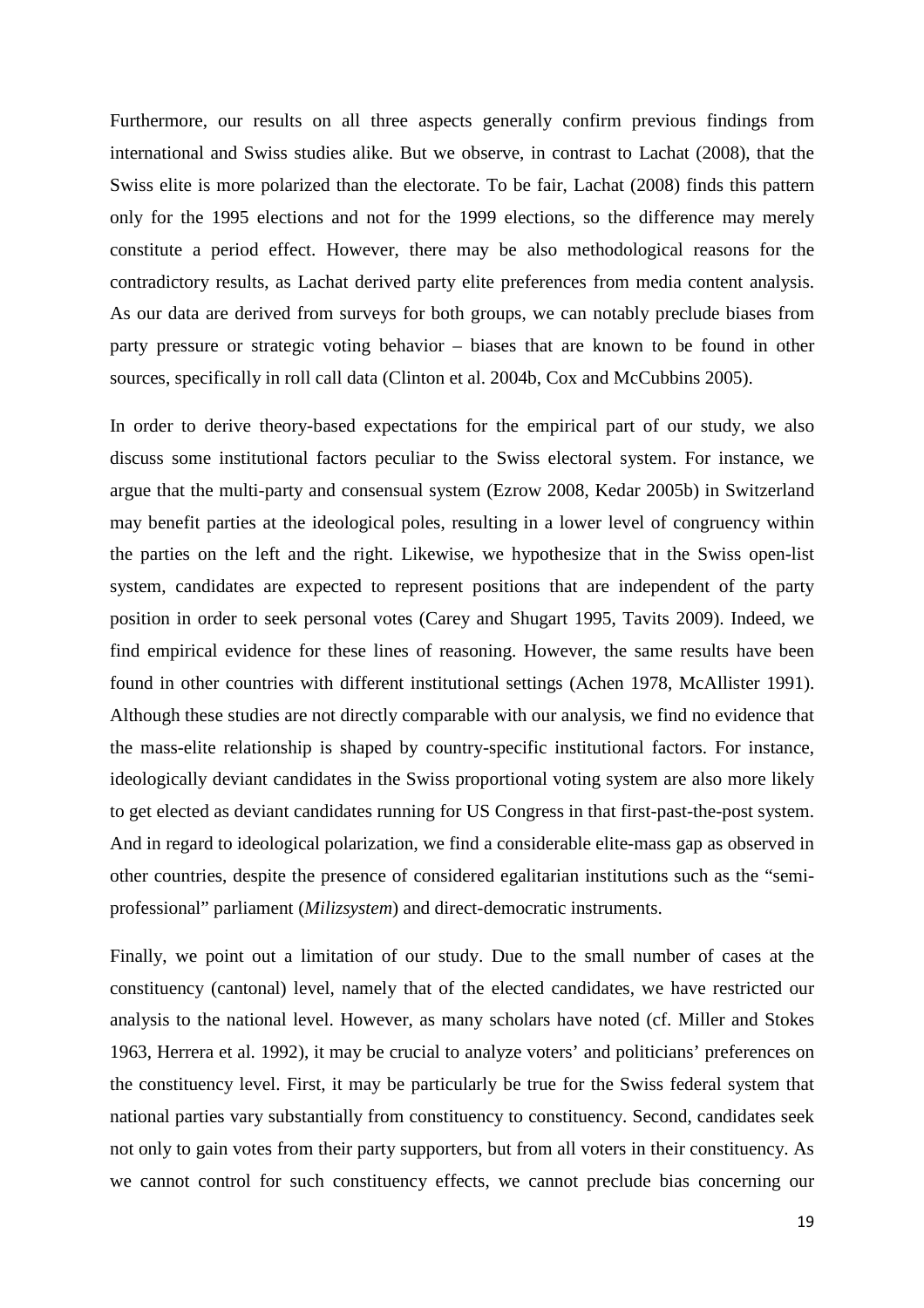findings. For example, it may be possible that the differing levels of ideological polarization between the elite and the general public may be smaller on the cantonal level than on the national level. Similarly, a successful candidate may significantly deviate from the voter mean of the national sample but only marginally from the voter mean of her or his constituency. Taking constituency effects into account when comparing value orientations of the elites and the general public is an important challenge left for future research.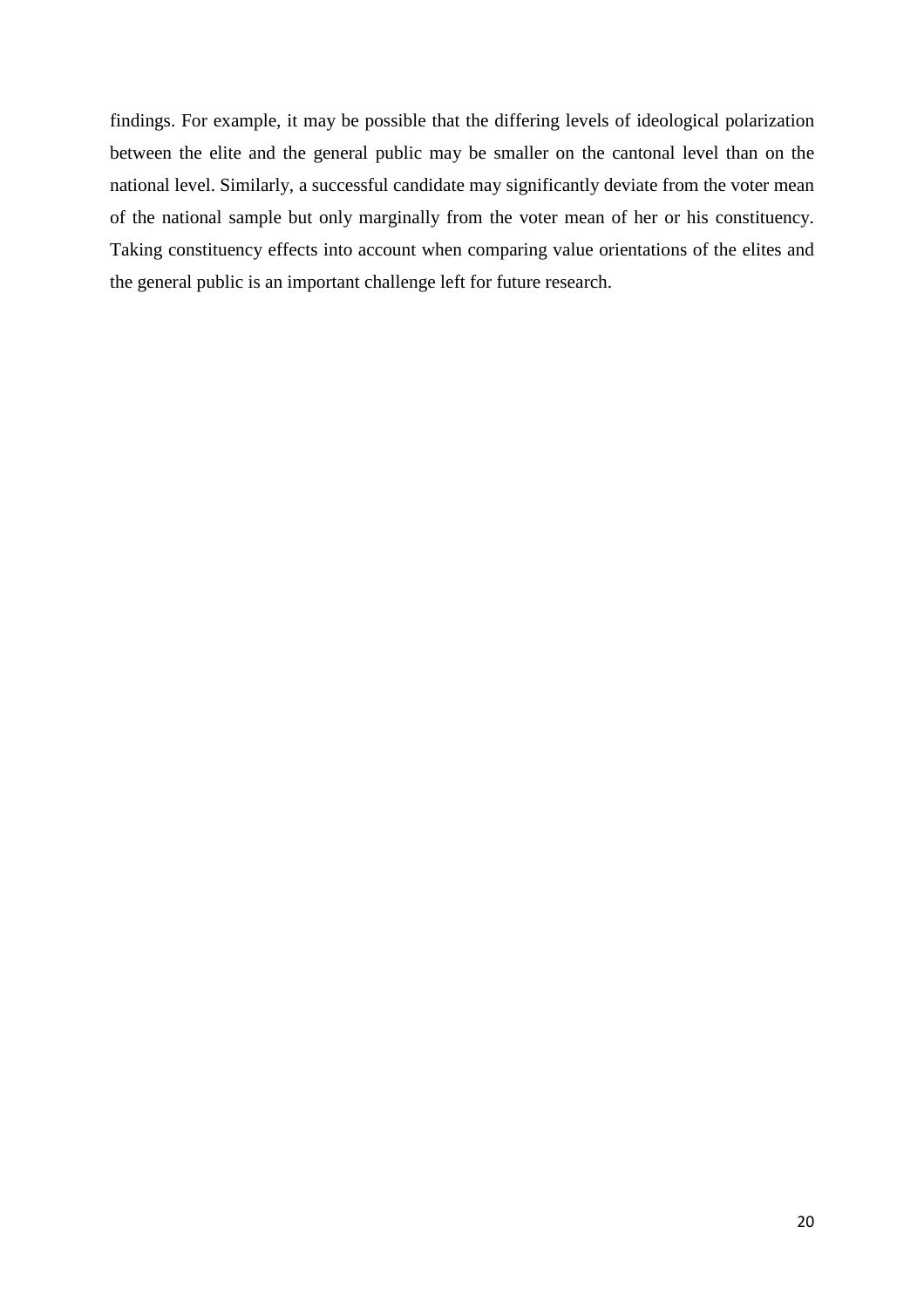| <b>Variance</b>           | All voters | Sophisticated | Unsophisticated | <b>All candidates</b> |
|---------------------------|------------|---------------|-----------------|-----------------------|
|                           |            | <b>Voters</b> | <b>Voters</b>   |                       |
| Economic Dimension        | 0.20       | 0.23          | 0.18            | 0.58                  |
| <b>Cultural Dimension</b> | 0.39       | 0.39          | 0.40            | 0.52                  |
| Number of observations    | 2,272      | 1.144         | 1.128           | 1,650                 |

Table 1. Polarization among Swiss Voters and Candidates Measured by their Variance

Note: 125 of the 1,650 candidates won the election.

Table 2. The Euclidean Distances between Voters and Candidates by Party

| Euclidean distance                | <b>FDP</b> | CVP  | SP   | <b>SVP</b> | Greens |
|-----------------------------------|------------|------|------|------------|--------|
| Voters – candidates               | 0.35       | 0.05 | 0.71 | 0.61       | 0.43   |
| Sophistic. v. - candidates        | 0.29       | 0.04 | 0.66 | 0.57       | 0.39   |
| Unsophistic. $v.$ – candidates    | 0.45       | 0.09 | 0.77 | 0.64       | 0.48   |
| Voters - elected candidates       | 0.48       | 0.16 | 0.93 | 0.67       | 0.70   |
| Sophistic. v. - elected cand.     | 0.44       | 0.15 | 0.88 | 0.63       | 0.69   |
| Unsophistic. v. - elected cand.   | 0.57       | 0.19 | 0.98 | 0.70       | 0.72   |
| Voters - not elected cand.        | 0.34       | 0.05 | 0.69 | 0.60       | 0.42   |
| Sophistic. v. - not elected cand. | 0.28       | 0.04 | 0.64 | 0.56       | 0.38   |
| Unsophistic. v. - not elected c.  | 0.44       | 0.09 | 0.75 | 0.63       | 0.47   |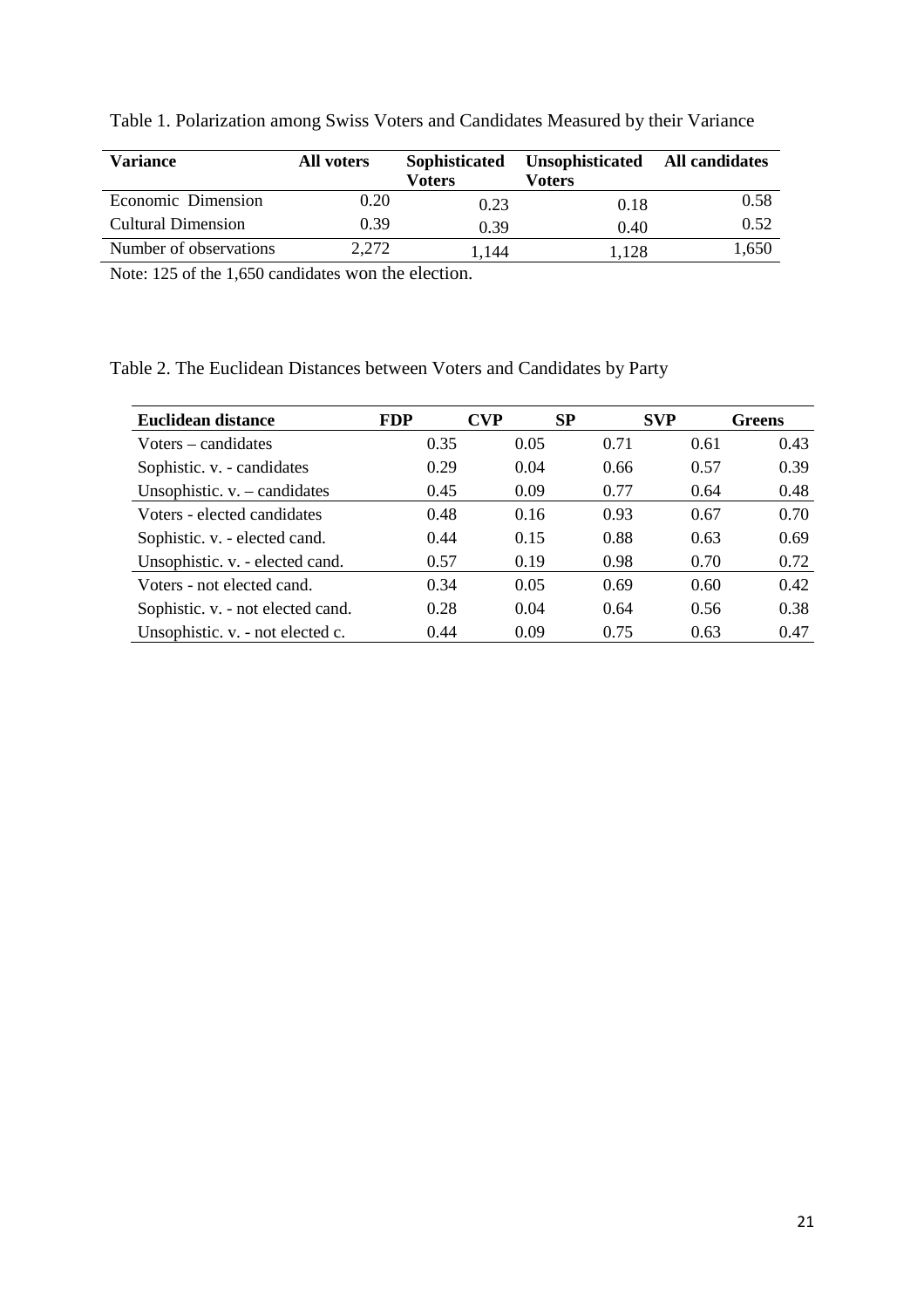



Note: For visual clarity, only 300 candidates (drawn by chance) are displayed.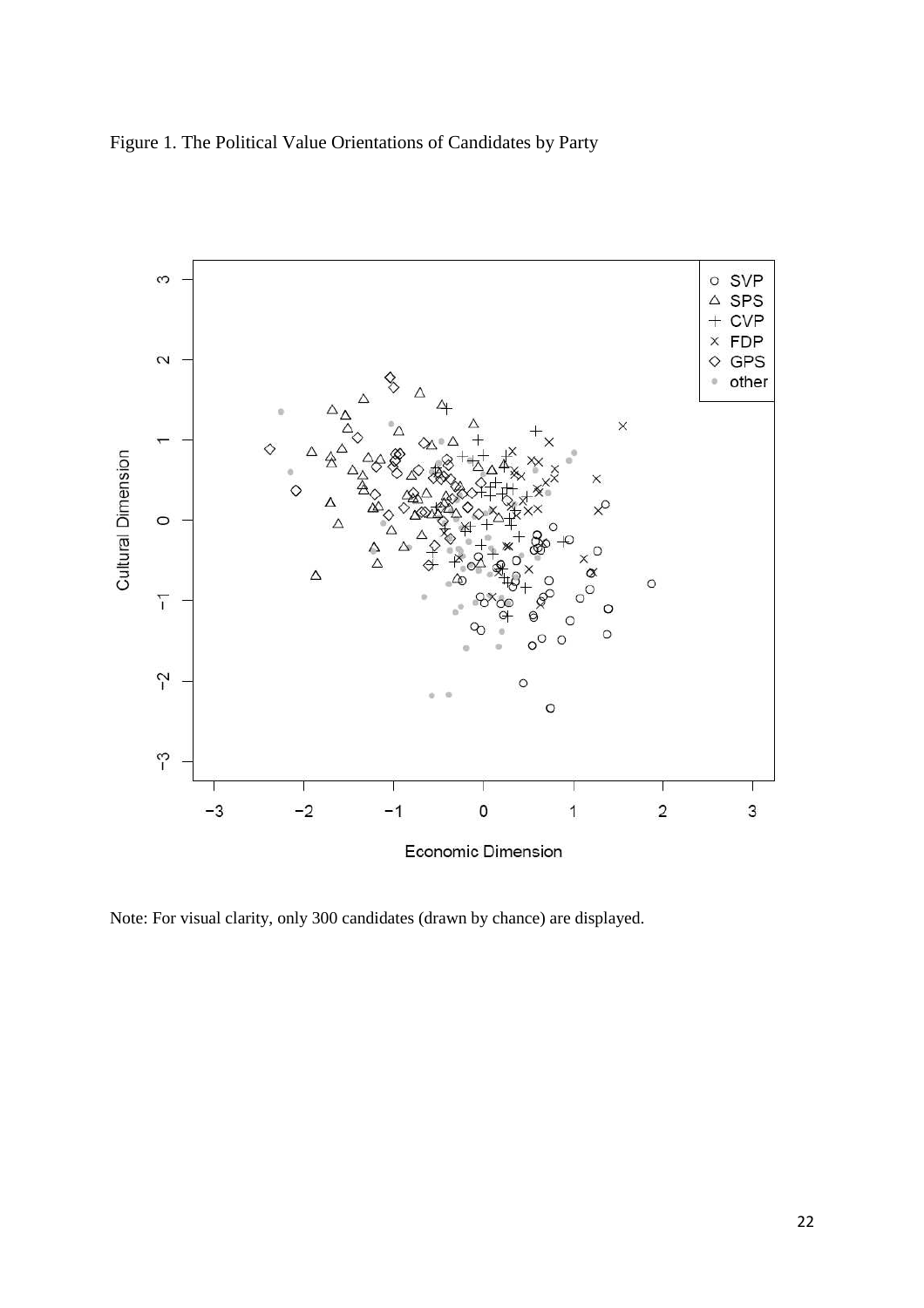



Note: For visual clarity, only 300 voters (drawn by chance) are displayed.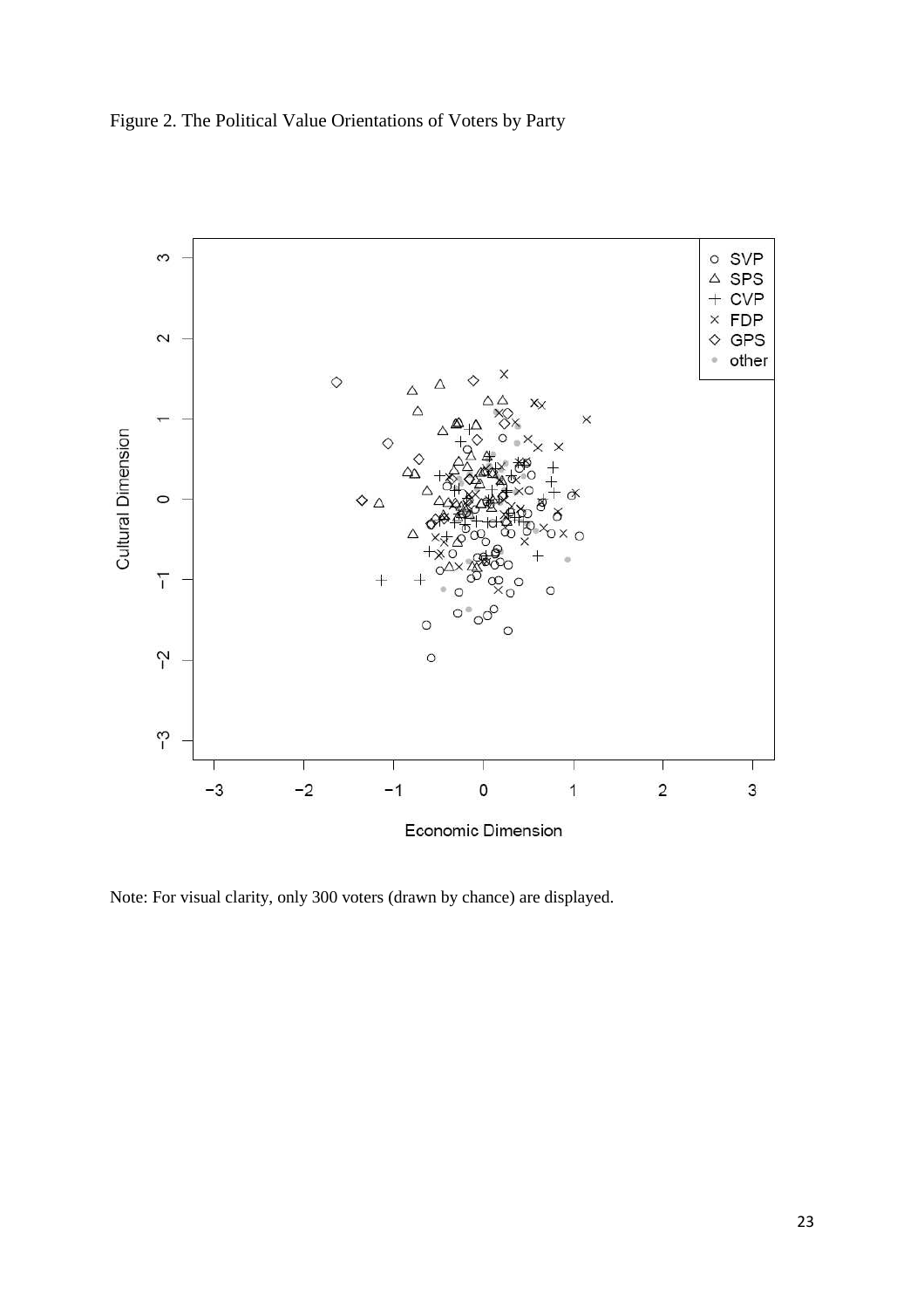



Economic Dimension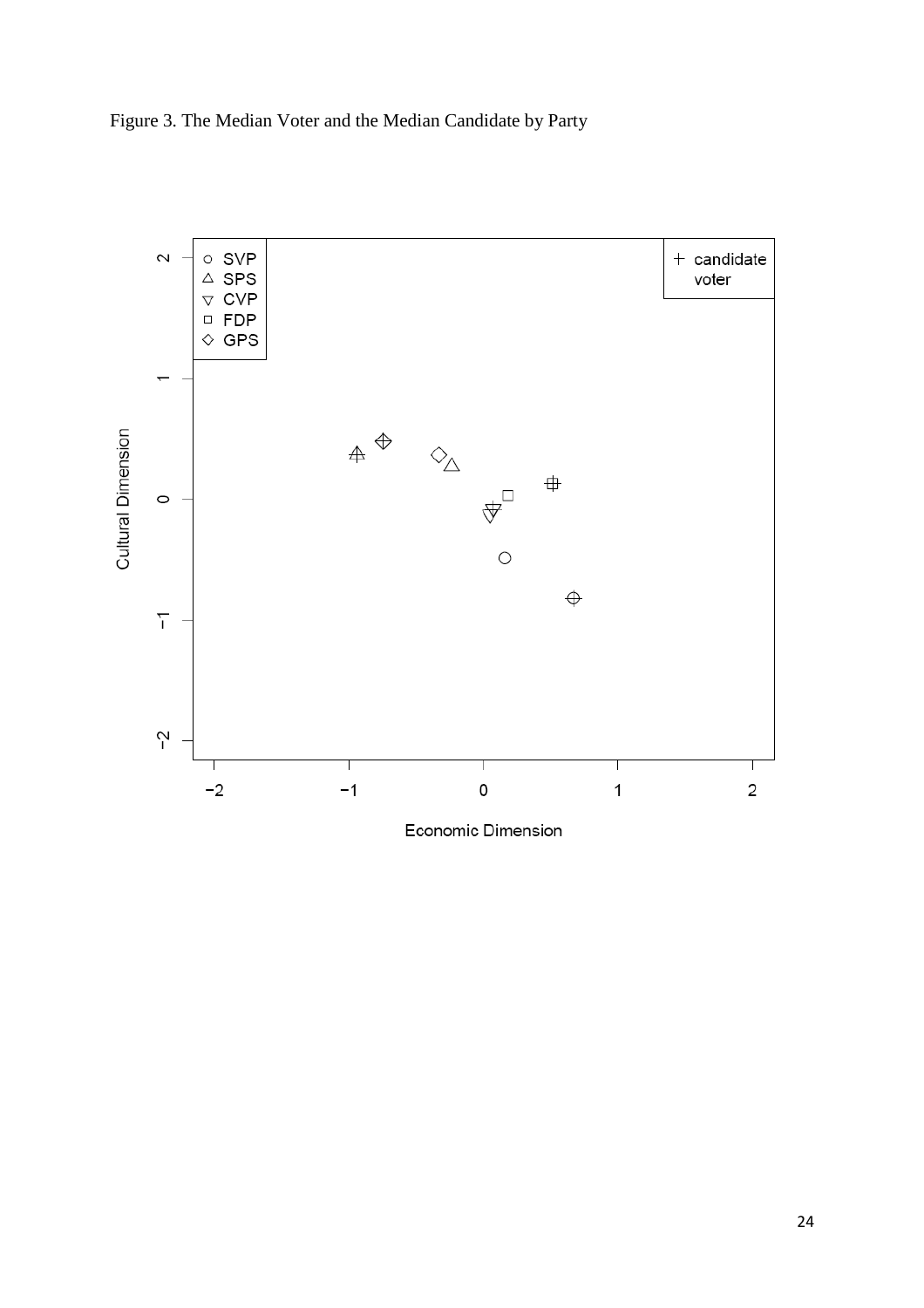Figure 4. The Median Voter, the Median Elected, and the Median Not-Elected Candidate by Party

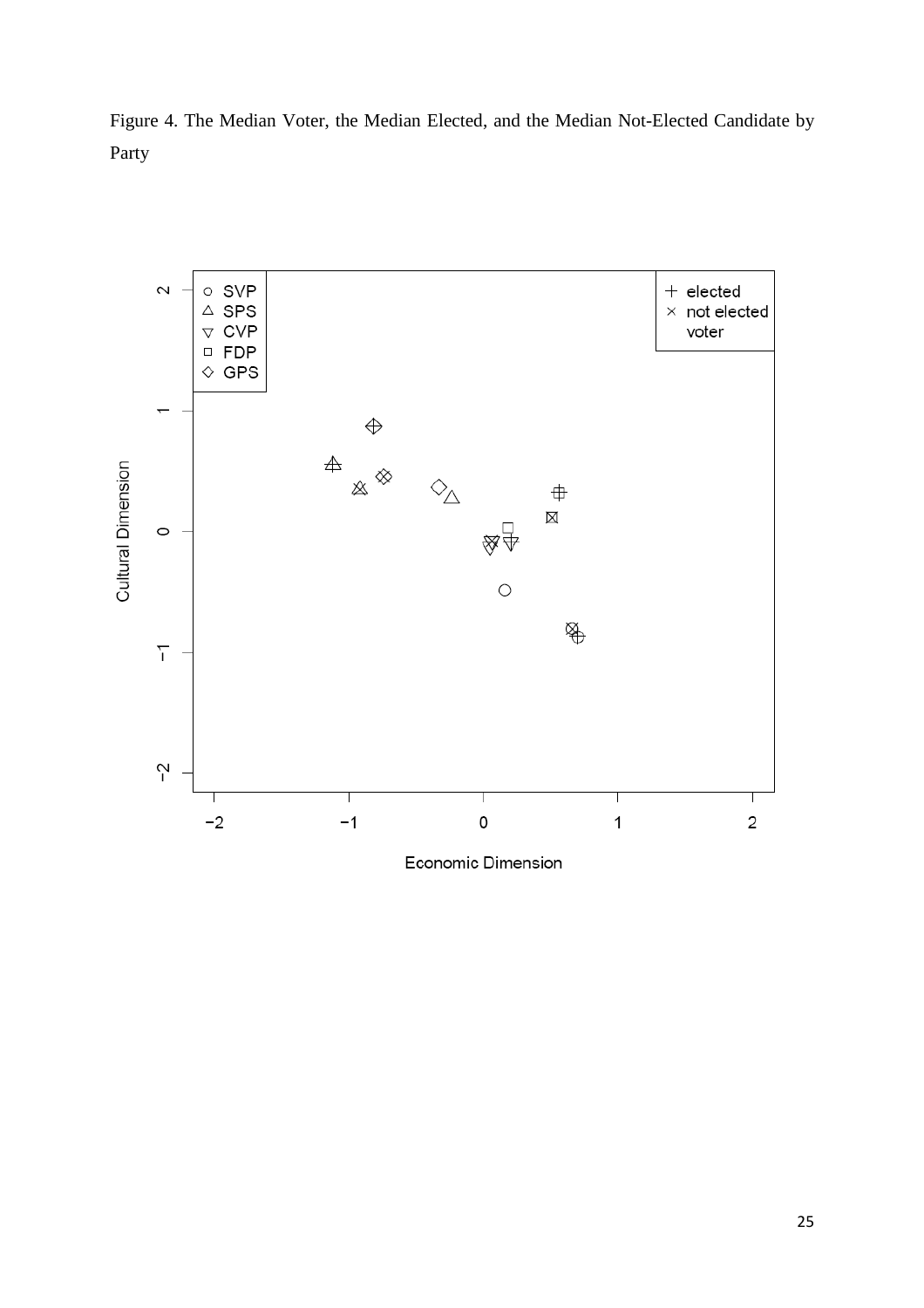# **References**

- Achen, C. H. (1978). Measuring Representation. *American Journal of Political Science* 22(3): 475-510.
- Adams, J., Bishin, B. G. and J.K. Dow (2004). Representation in Congressional Campaigns: Evidence for Discounting/Directional Voting in US Senate Elections. *The Journal of Politics* 66(02): 348-373.
- Adams, J. and L. Ezrow (2009). Who Do European Parties Represent? How Western European Parties Represent the Policy Preferences of Opinion Leaders. *The Journal of Politics* 71(1): 206-223.
- Adams, J. and S. Merrill (1999). Modeling Party Strategies and Policy Representation in Multiparty Elections: Why are Strategies So Extreme? *American Journal of Political Science* 43(3): 765-791.
- Bartels, Larry (2009). Economic Inequality and Political Representation. In: L. Jacobs and D. King (eds.), *The Unsustainable American State*. Oxford University Press (167-196).
- Bartolini, Stefano und Peter Mair (1990), Identity, Competition, and Electoral Availability. The Stabilisation of European Electorates 1885-1985. Cambridge: Cambridge University Press.
- Carey, J. M. and M. S. Shugart (1995). Incentives to Cultivate a Personal Vote: A Rank Ordering of Electoral Formulas. *Electoral Studies* 14(4): 417-439.
- Clinton, J., Jackman, S. and D. Rivers (2004a). "The Most Liberal Senator"? Analyzing and Interpreting Congressional Roll Calls. *PS: Political Science and Politics* 37(04): 805- 811.
- Clinton, J., Jackman, S. and D. Rivers (2004b). The Statistical Analysis of Roll Call Data. *American Political Science Review* 98(02): 355-370.
- Converse, P. E. (1964). The Nature of Belief Systems in Mass Politics. In: Apter, D. (ed.), *Ideology and Discontent*. New York: Free Press (206-261).
- Converse, P. E. and R. Pierce (1986). *Political Representation in France*. Harvard University Press.
- Cowles, M. K. (1996). Accelerating Monte Carlo Markov Chain Convergence for Cumulative-Link Generalized Linear Models. *Statistics and Computing* 6(2): 101-111.
- Cox, G. W. and M. D. McCubbins (2005). *Setting the Agenda: Responsible Party Government in the US House of Representatives*. Cambridge University Press.
- Downs, A. (1957). *An Economic Theory of Democracy*. New York: Harper and Row.
- Enelow, J. M. and M. J. Hinich (1984). *The Spatial Theory of Voting: An Introduction*. Cambridge University Press.
- Erikson, R., MacKuen, M. and J. Stimson. 2002.*The Macro Polity.* Cambridge: Cambridge University Press.
- Ezrow, L. (2008). Research Note: On the Inverse Relationship between Votes and Proximity for Niche Parties. *European Journal of Political Research* 47(2): 206-220.
- Fiorina, M. P., Abrams, S. J. and J. C. Pope (2004). *Culture war? The Myth of a Polarized America*. New York: Pearson Longman.
- Fiorina, M. P. and M. S. Levendusky (2006). Disconnected: The Political Class versus the People. In: P. S. Nivola and D. W. Brady (eds.), *Red and Blue Nation? Characteristics and Causes of America's Polarized Politics*. Washington: Brookings Institution Press (95-110).
- Fuchs, D. and H. D. Klingemann (1989). The Left-Right Schema. In: M. K. Jennings and J. W. Van Deth (eds.) *Continuities in Political Action. A Longitudinal Study of Political Orientations in Three Western Democracies*. Berlin De Gruyter (203-234).
- Gilens, M. (2005). Inequality and Democratic Responsiveness. *Public Opinion Quarterly* 69 (5): 778–96.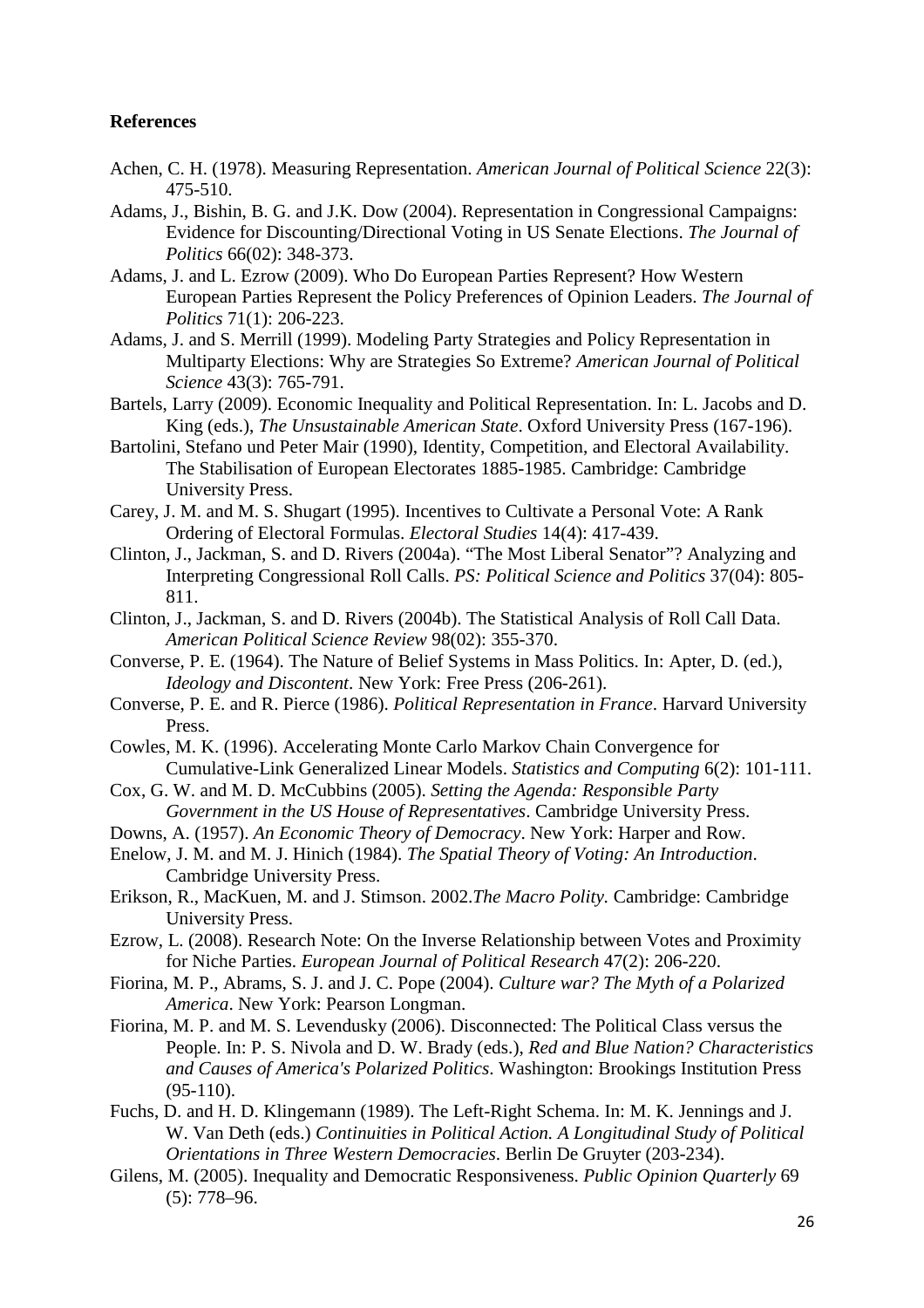Granberg, D. and S. Holmberg (1996). Attitude Constraint and Stability among Elite and Mass in Sweden. *European Journal of Political Researc,* 29(1): 59-72.

Hermann, M. and H. Leuthold, (2003). *Atlas der politischen Landschaften: ein weltanschauliches Porträt der Schweiz*. vdf Hochschulverlag AG.

Herrera, C. L., Herrera, R. and E. Smith (1992). Public Opinion and Congressional Representation. *Public Opinion Quarterly* 56(2): 185.

Hetherington, M. J. (2009). Review Article: Putting Polarization in Perspective. *British Journal of Political Science* 39(02): 413-448.

- Highton, B. and M. S. Rocca (2005). Beyond the Roll-Call Arena: The Determinants of Position Taking in Congress. *Political Research Quarterly* 58(2) 303-316.
- Hug, S. and T. Schulz (2005). Using Mass Survey Data to Infer Political Positions. *European Union Politics* 6(3), 339-352.
- Iversen, T. (1994). Political Leadership and Representation in West European Democracies: A Test of three Models of Voting. *American Journal of Political Science* 38(1): 45-74.
- Jennings, M. (1992). Ideological Thinking among Mass Publics and Political Elites. *Public Opinion Quarterly* 56(4): 419-441.
- Johnson, V.E. and J.H. Albert (1999). *Ordinal Data Modeling.* Heidelberg: Springer.
- Kedar, O. (2005a). When Moderate Voters Prefer Extreme Parties: Policy Balancing in Parliamentary Elections. *American Political Science Review* 99(2): 185-199.
- Kedar, O. (2005b). How Diffusion of Power in Parliaments Affects Voter Choice. *Political Analysis* 13(4): 410-429.
- Kinder, D. R. (1998). Opinion and Action in the Realm of Politics. In: D. T. Gilbert, S. T. Fiske and G. Lindzey (eds.), *The handbook of social psychology* (Vol. 4). New York: McGraw-Hill (778-867).
- Kitschelt, H. (1994). *The Transformation of European Social Democracy*: Cambridge University Press.
- Kriesi, H. (2001). The Federal Parliament: The Limits of Institutional Reform. *West European Politics* 24(2): 59-76.
- Kriesi, H., Grande, E., Lachat, R., Dolezal, M., Bornschier, S. and T. Frey (2006). Globalization and the Transformation of the National Political Space: Six European Countries Compared. *European Journal of Political Research* 45(6): 921-956.
- Kriesi, H. and A. H. Trechsel (2008). *The Politics of Switzerland: Continuity and Change in a Consensus Democracy*: Cambridge University Press.
- Kuklinski, J. H. (1978). Representativeness and Elections: A Policy Analysis. *The American Political Science Review* 72(1): 165-177.
- Lachat, R. (2008). Switzerland: Another Case of Transformation Driven by an Established Party. In: H. Kriesi, Grande, E., Lachat, R., Dolezal, M., Bornschier S., T. Frey (eds.), *West European Politics in the Age of Globalization*. Cambridge University Press (130- 153).
- Leemann, Lucas. 2008. Catch Me If You Can Recovering Sophisticated Voting in the Lower House of Switzerland. Master thesis, University of Bern.
- Lutz, G. (2008). *Eidgenössische Wahlen 2007. Wahlteilnahme und Wahlentscheid*. Lausanne: Selects - FORS.
- Lynch, S. M. (2007). *Introduction to Applied Bayesian Statistics and Estimation for Social Scientists.* Heidelberg: Springer.
- Marks, G., Hooghe, L., Nelson M. and Erica Edwards (2006). Party Competition and European Integration in the East and West: Different Structure, Same Causality. *Comparative Political Studies* 39 (2): 155-175.
- Martin, A. D., Quinn, K. M. and J. H. Park (2005). MCMCpack: Markov Chain Monte Carlo (MCMC) Package.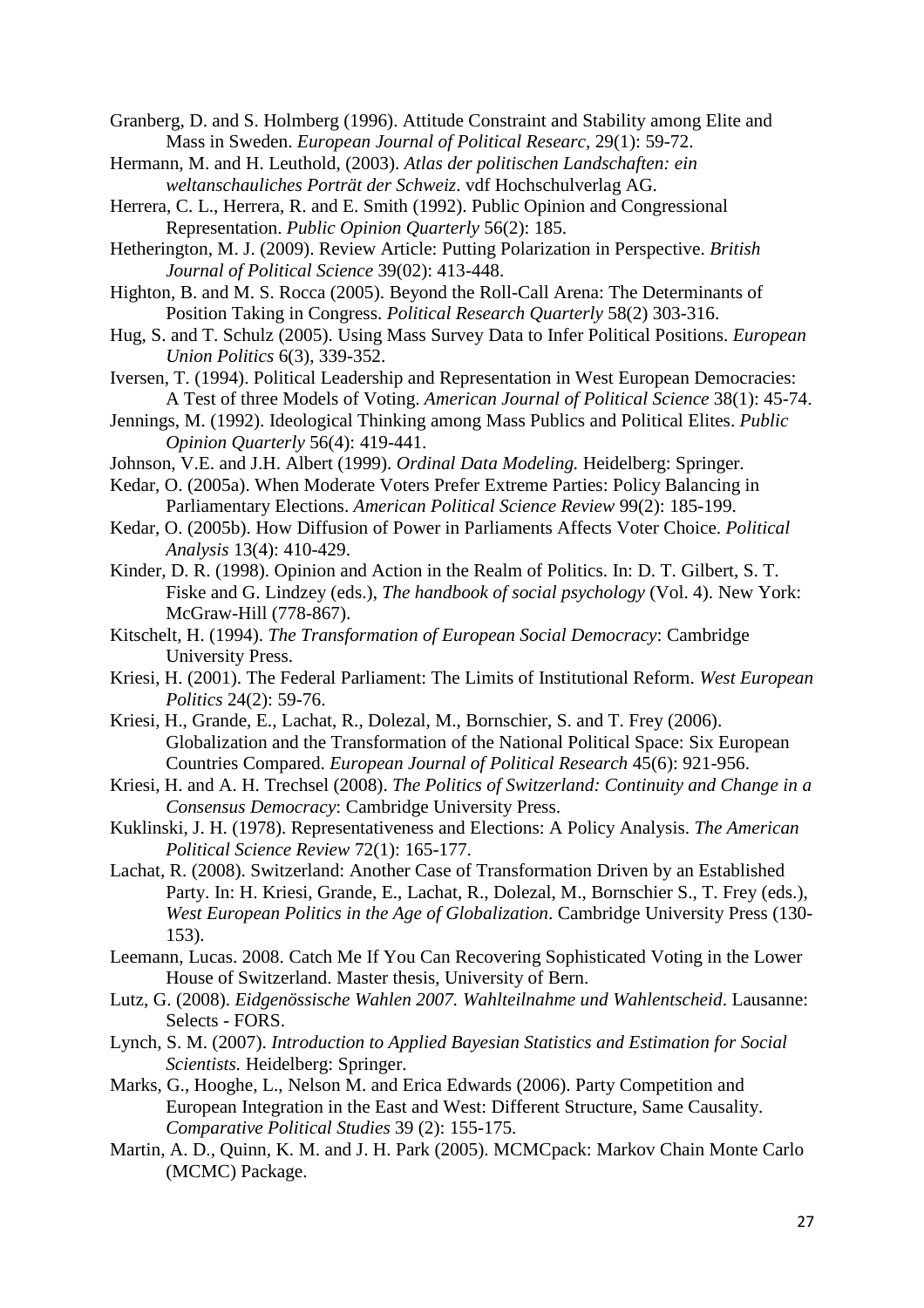- May, J. D. (1973). Opinion Structures of Political Parties: The Law of Curvilinear Disparity. *Political Studies* 21(2): 135-151.
- McAllister, I. (1991). Party Elites, Voters and Political Attitudes: Testing three Explanations for Mass-Elite Differences. *Canadian Journal of Political Science/Revue canadienne de science politique* 24(2): 237-268.
- McClosky, H., Hoffmann, P. J. and R. O'Hara (1960). Issue Conflict and Consensus among Party Leaders and Followers. *The American Political Science Review* 54(2): 406-427.
- Meguid, B. M. (2005). Competition between Unequals: The role of Mainstream Party Strategy in Niche Party Success. *American Political Science Review* 99(03): 347-359.
- Merrill, S. and B. Grofman (1999). *A Unified Theory of Voting: Directional and Proximity Models*. Cambridge: Cambridge University Press.
- Miller, W. E. and D. E. Stokes (1963). Constituency Influence in Congress. *The American Political Science Review* 57(1): 45-56.
- Page, B. I., Shapiro, R. Y., Gronke, P. W. and R. M. Rosenberg (1984). Constituency, Party, and Representation in Congress. *Public Opinion Quarterly* 48(4): 741-756.
- Pierce, J. C., Lovirch, N. P., Tsurutani, T. and T. Abe (1987). Environmental Belief Systems among Japanese and American Elites and Publics. *Political Behavior* 9(2): 139-159.
- Poole, K. T. and H. Rosenthal (1997). *Congress: A Political-Economic History of Roll Call Voting*. Oxford University Press.
- Powell, L. W. (1982). Issue Representation in Congress. *The Journal of Politics* 44(3): 658- 678.
- Przeworski, A., and J. Sprague (1986). *Paper Stones: A History of Electoral Socialism*. Chicago: University of Chicago Press.
- Quinn, K. M. (2004). Bayesian Factor Analysis for Mixed Ordinal and Continuous Responses. *Political Analysis* 12(4): 338-353.
- Rabinowitz, G. and S. E. Macdonald (1989). A Directional Theory of Issue Voting. *The American Political Science Review* 83(1): 93-121.
- Rivers, D. (2003). Identification of Multidimensional Spatial Voting Models. *Unpublished Manuscript. Stanford University*.
- Rokeach, M. (1979). *Understanding Human Values: Individual and Societal*. New York: The Free Press.
- Schwarz, D. (2007). Wo sich der neugewählte Nationalrat politisch positioniert. Gewählte und nicht gewählte Kandidierende im Vergleich. *Neue Zürcher Zeitung* 247: 17.
- Shugart, M. S., Valdini, M. E. and K. Suominen (2005). Looking for Locals: Voter Information Demands and Personal Vote-Earning Attributes of Legislators under Proportional Representation. *American Journal of Political Science* 49(2): 437-449.
- Stimson, J. A. (1991). *Public Opinion in America: Moods, Cycles, and Swings.* Westview Press.

Stimson, J., MacKuen, M. and R. Erikson (1995). Dynamic Representation. *American Political Science Review* 89 (3): 543–65.

- Thomasson J. and H. Schmitt (1997). Policy Representation. *European Journal of Political Research* 32: 165-184.
- Sullivan, J. L. and E. M. Uslaner (1978). Congressional Behavior and Electoral Marginality. *American Journal of Political Science* 22(3): 536-553.
- Tavits, M. (2009). The Making of Mavericks: Local Loyalties and Party Defection. *Comparative Political Studies* 42(6): 793.
- Treier, S. and S. Jackman (2008). Democracy as a latent variable. *American Journal of Political Science* 52(1): 208.
- Zaller, J. (1992). *The Nature and Origins of Mass Opinion*: Cambridge University Press.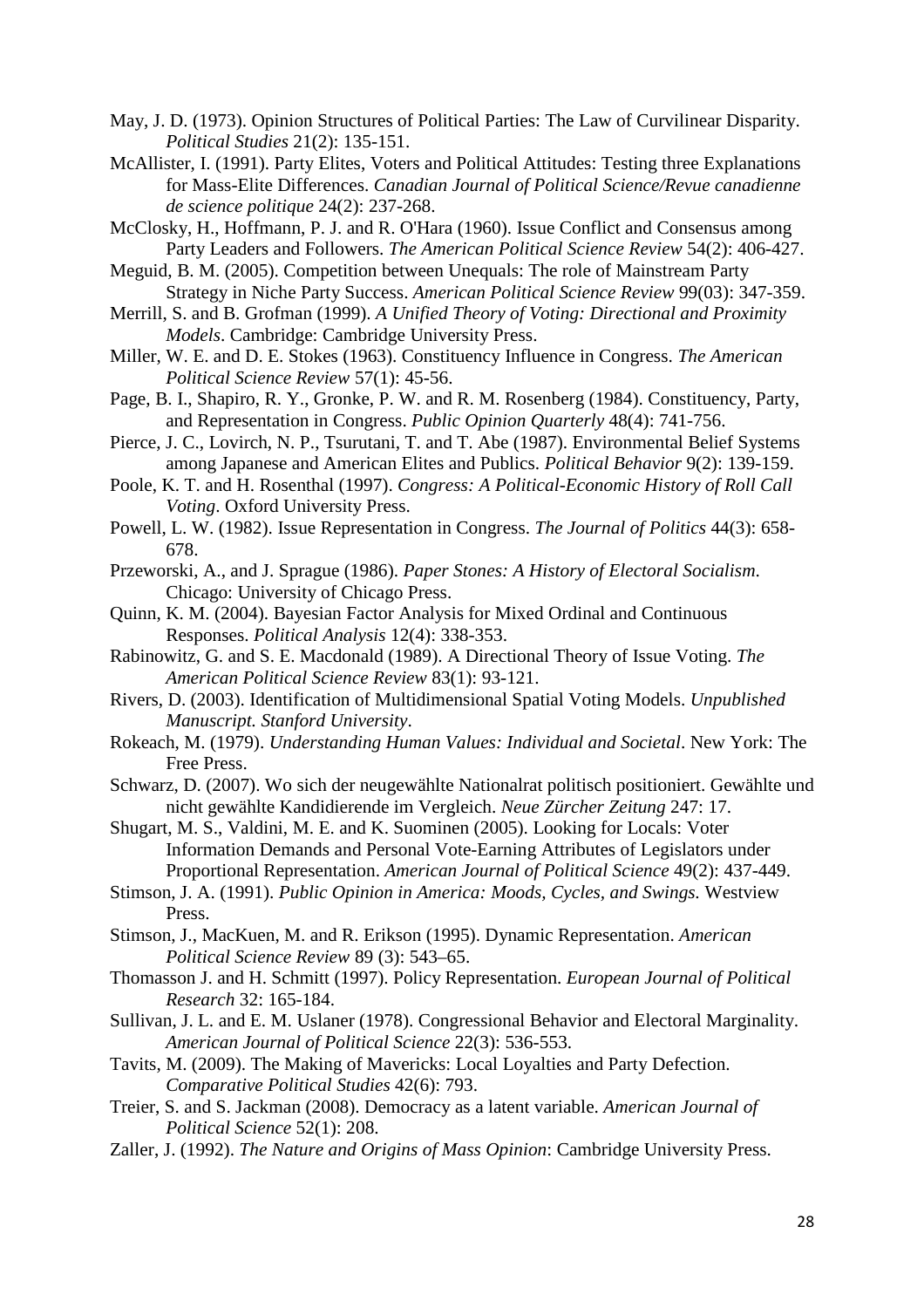#### **Technical Appendix**

This appendix specifies the exact statistical model used in this paper. Readers familiar with the two-parameter item response model will find many similarities between that model and the model we employ. To fix ideas, we must introduce some notation (partly following Quinn 2004). Let *j=1, … , J* index response variables and *i=1, … , N* index observations. Let *X* denote the *N* × *J* matrix of observed responses. The observed variable  $x_{ij}$  is ordinal with  $c = 1$ , *… , 5* categories for all variables in *X*. The values of the elements of *X* are assumed to be determined by a  $N \times J$  matrix  $X^*$  of latent variables and a series of cutpoints  $\gamma_{ci}$ , where the first element  $\gamma_{1i}$  is normalized to zero for all *j*. The latent variables  $X^*$  are assumed to be generated by the following normal-linear model:

$$
x_i^* = A \phi_i + \alpha + \varepsilon_i
$$
 where  $\varepsilon_i \sim N(0,1)$ 

where *xi\** is the *J*-vector of latent variables specific to observation *i, Λ* is the *J × d* matrix of factor loadings, and  $\phi$ *i* is the d-vector of latent ideal points, and  $\alpha$  is the *J*-vector of item difficulty parameters. The probability that the *j* th variable in observation *i* takes the value *c* is therefore the difference:

$$
\Phi(\gamma_{ic} - A_j' \phi_i - \alpha_j) - \Phi(\gamma_{i(c-1)} - A_j' \phi_i - \alpha_j)
$$

where  $\Phi(\cdot)$  is the standard normal CDF. Hence, this model is similar to the standard ordinal probit model in the same way that the two-parameter IRT model can be thought of as a special case of the binary logit model.

Our mode of inference is Bayesian. To complete our model specification, we must choose priors for all the unknown parameters. Following Martin and Quinn (2005), we assume independent and conjugate priors for each element of  $\Lambda$  and each  $\phi_i$ . More specifically, we use the following fairly non-informative priors:

$$
A_{jd} \sim N(0,2) \quad j=1, \dots, J, \quad d=1,2
$$
\n
$$
\phi_{id} \sim N(0,1) \quad i=1, \dots, N, \quad d=1,2
$$
\n
$$
\alpha_j \sim N(0,2) \quad j=1, \dots, J
$$

where  $N(\cdot,2)$  indicates a variance of 2, not precision, as more commonly used in Bayesian notation. The program we use for estimation is part of the freely available *R* package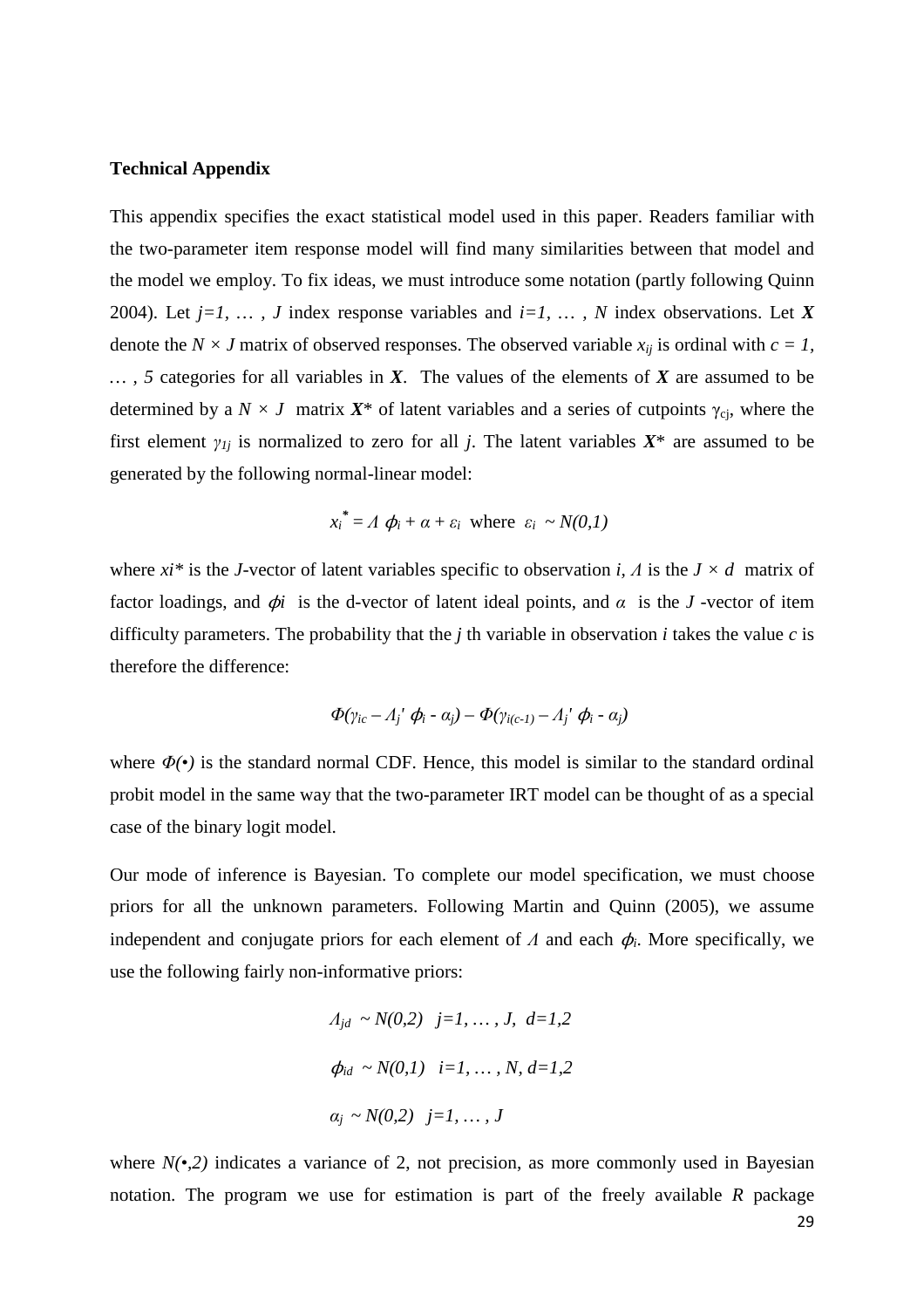MCMCpack (Martin and Quinn 2005) that implements the Metropolis-Hastings within Gibbs algorithm by Cowles (1996). The Cowles algorithm is well suited for ordinal probit models because the Metropolis-Hastings step protects the variance of the γs to shrink towards zero, thereby leading to slow mixing of the chain (see e.g. Lynch 2007 for a gentle introduction). We run a single chain for 100'000 iterations, discarding the first 50'000 as burn-in. Thinning by a factor of 100 to save memory space, we end up with 500 posterior draws for each parameter. None of the usual tests - Geweke, Raftery and Lewis, Heidelberger and Welch, and graphical diagnostics - showed any signs of non-convergence

The interest of this paper lies in the ideal point of political candidates and their constituency. However, we do omit the discussion of the estimates for the item difficulty parameter, item discrimination parameters and factor loadings for the economic and cultural dimension, which are not of primary relevance here, but simply refer the interested reader to Table B in the appendix.

Although the assumption that the ideological space for both voters and candidates is twodimensional is primarily theoretically motivated, we check its empirical appropriateness extensively. We use maximum-likelihood based factor analysis for continuous variables as a quick approximation and obtain the following (rotated) eigenvalues for the first six dimensions. Elected candidates: 2.6, 2.2, 1.2, 0.9, .2, .1.; unsuccessful candidates: 1.9, 1.4, 1.3, .9, .03, .03; voters: 1.3, 1.2, .8, .6, .08. This generally indicates an elbow-shaped drop after the second eigenvalue, thereby confirming the theoretical assumption of a twodimensional space for both voters and candidates.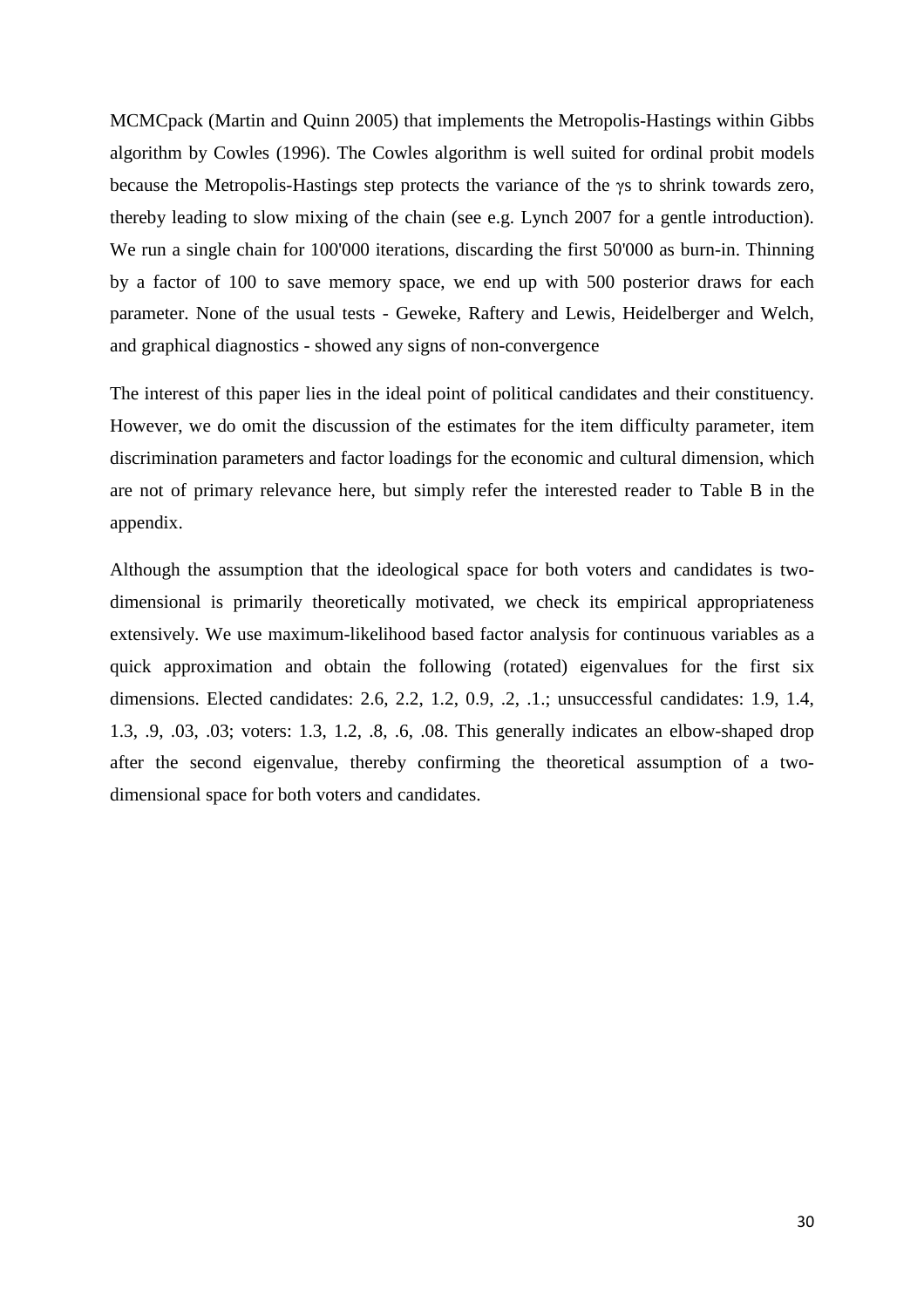# **Appendix**

| <b>Item</b>              | Wording                                                            |  |
|--------------------------|--------------------------------------------------------------------|--|
| Immigrant customs        | Immigrants should be required to adjust to the customs of          |  |
|                          | Switzerland                                                        |  |
| Free economy             | Politics should abstain from intervening in the                    |  |
|                          | economy                                                            |  |
| Environment protection   | Stronger measures should be taken to protect the                   |  |
|                          | environment                                                        |  |
| Same sex marriages       | Same sex marriages should be approved by                           |  |
|                          | law                                                                |  |
| Stiff sentences          | People who break the law should be given stiffer                   |  |
|                          | sentences                                                          |  |
| Social security          | Providing a stable network of social security should be the prime  |  |
|                          | goal of govern                                                     |  |
| Economic re-distribution | Income and wealth should be redistributed towards ordinary         |  |
|                          | people                                                             |  |
| Democracy reform         | Our democracy needs serious reform                                 |  |
| Immigrants for economy   | Immigrants are good for the Swiss                                  |  |
|                          | economy                                                            |  |
| Abortion                 | Women should be free to decide on matters of                       |  |
|                          | abortion                                                           |  |
| War on terror            | Switzerland should provide military assistance to the "war" on     |  |
|                          | terror                                                             |  |
| Torturing prisoners      | Torturing a prisoner is never justified even if it might prevent a |  |
|                          | terrorist attack                                                   |  |
| Open economy             | The ongoing opening of the economies is for the good of all        |  |

# Table A. Question Wording of the Items

Table B. Results of the Factor Analysis / Item Response Model

| <b>Item</b>              | <b>Negative item</b><br>difficulty | <b>Factor loading</b><br>economic dimension | <b>Factor loading</b><br>cultural dimension |
|--------------------------|------------------------------------|---------------------------------------------|---------------------------------------------|
| Immigrant customs        | 2.63                               | 0.75                                        | $-1.12$                                     |
| Free economy             | 0.77                               | 1.15                                        | 0.14                                        |
| Environment protection   | 3.85                               | $-1.96$                                     | 0.95                                        |
| Same sex marriages       | 0.86                               | 0.00                                        | 0.99                                        |
| Stiff sentences          | 2.81                               | 0.83                                        | $-1.46$                                     |
| Social security          | 2.15                               | $-1.20$                                     | $-0.29$                                     |
| Economic re-distribution | 1.44                               | $-2.13$                                     | 0.00                                        |
| Democracy reform         | 1.03                               | $-0.20$                                     | 0.56                                        |
| Immigrants for economy   | 2.84                               | $-0.64$                                     | 0.78                                        |
| Abortion                 | 1.30                               | $-0.74$                                     | 0.45                                        |
| War on terror            | 1.09                               | 0.29                                        | $-0.07$                                     |
| Torturing prisoners      | 2.11                               | $-0.06$                                     | 1.04                                        |
| Open economy             | 1.56                               | 0.60                                        | 0.62                                        |

The first row of parameters can be interpreted as (negative) item difficulty similar to standard IRT models. The

second row shows the factor loadings / item discrimination parameters on the economic dimension, the third row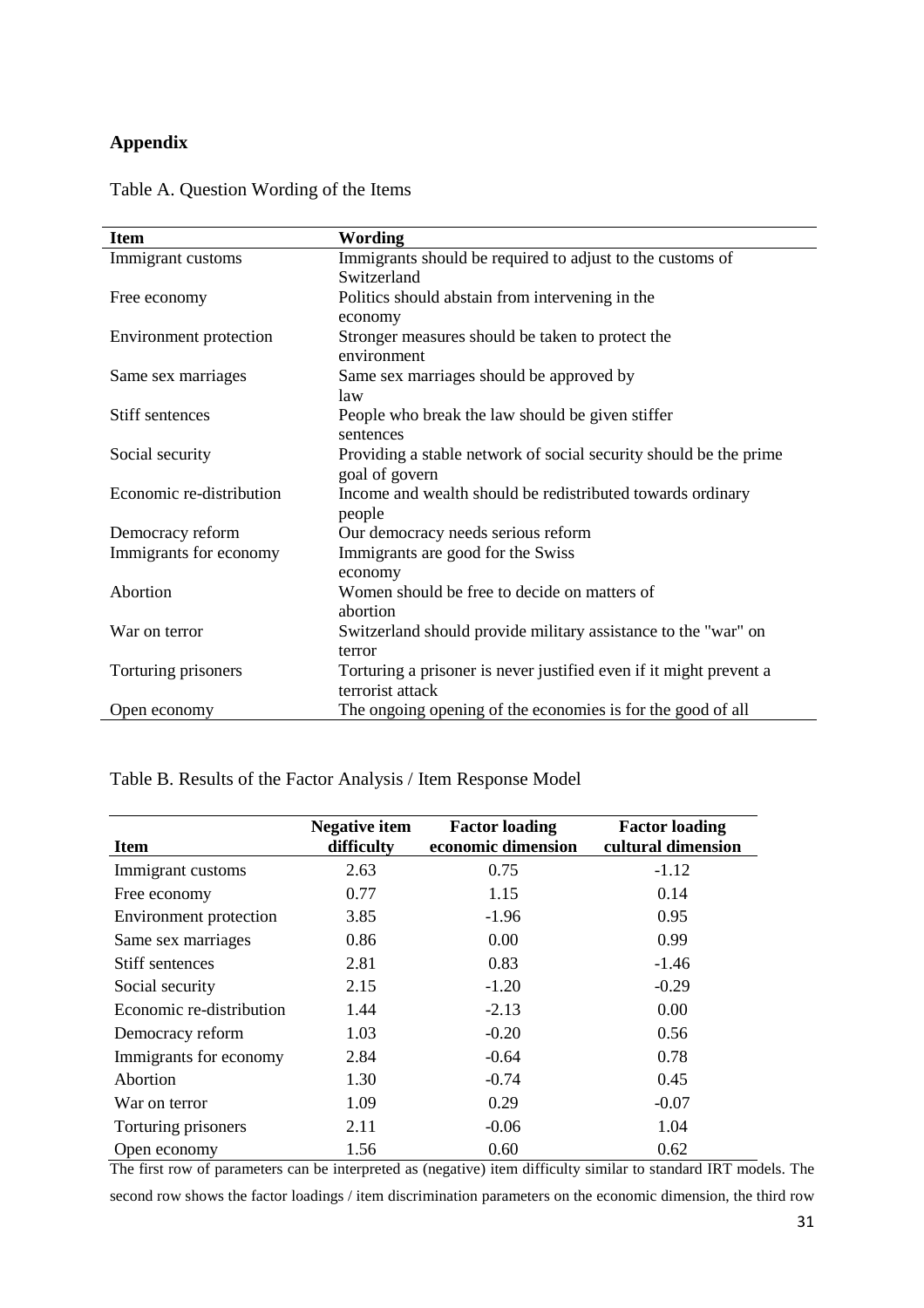the factor loadings / item discrimination parametres on the cultural dimension. The fourth coefficient of the second row and the seventh row of the third coefficient are set to zero by assumption.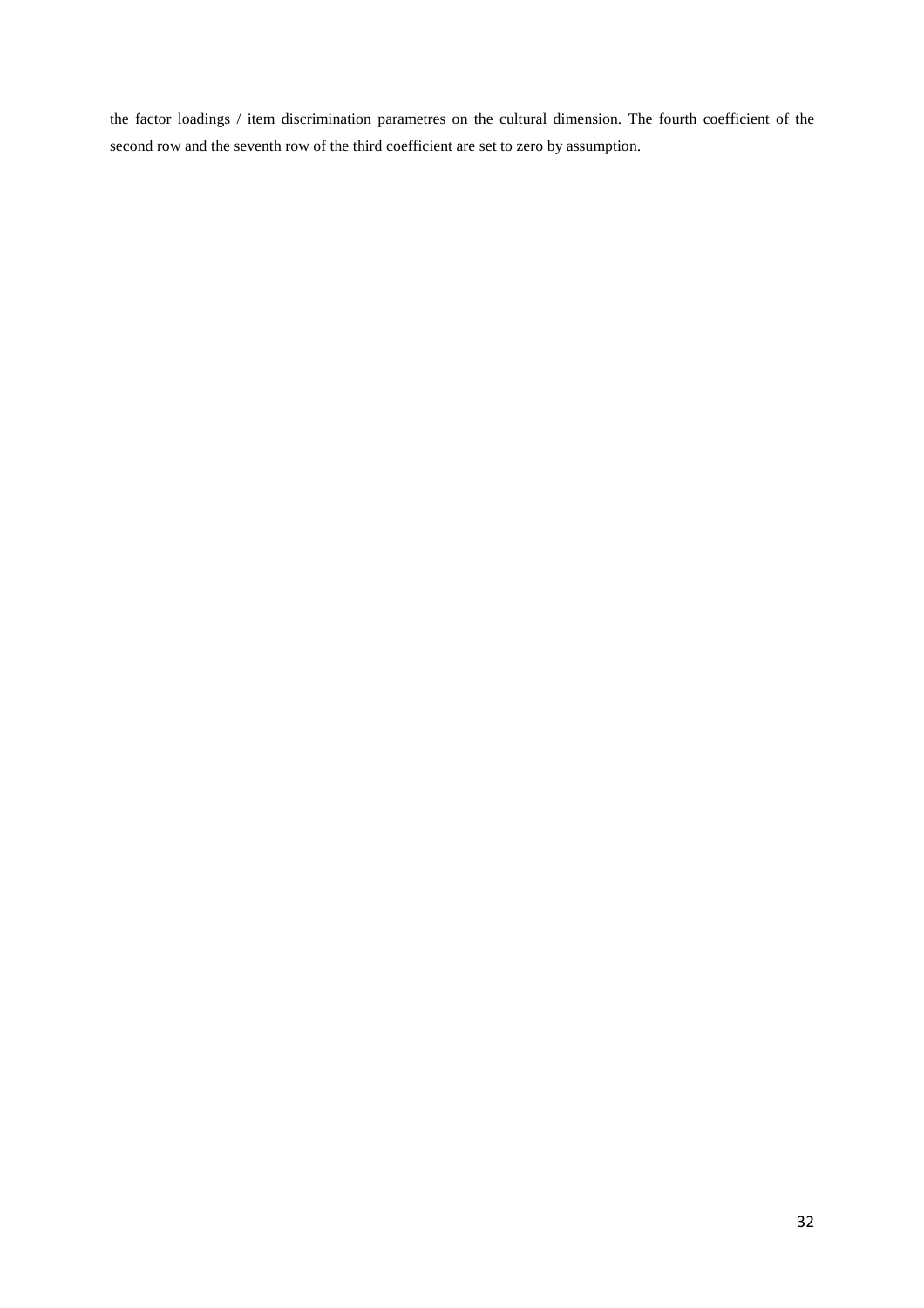#### Abstract German

Wenig ist bekannt über die ideologische Beziehung zwischen Schweizer Politikern und Wählern. Mit Daten aus den SELECTS 2007 Kandidaten- und Wählerbefragungen werden anhand einer ordinalen Faktoranalyse die Wertorientierungen der beiden Gruppen verglichen. Erstens wird untersucht, ob die politische Elite oder die Bürger ideologisch polarisierter sind. Zweitens wird ermittelt, ob die ideologische Kongruenz zwischen Politikern und deren Wählerschaft von Partei zu Partei verschieden ist. Drittens wird analysiert, ob gewählte Kandidaten ideologisch distanzierter von ihrem Elektorat sind als nicht gewählte Kandidaten. Die Ergebnisse zeigen, dass die Elite polarisierter ist als das Elektorat. Konsequenterweise repräsentieren die Politiker der ideologisch prononcierten Parteien ihre Wähler vergleichsweise schlecht. Schliesslich zeigt sich auch, dass erfolgreiche Kandidaten ideologisch weiter entfernt sind von ihrer Parteiwählerschaft als nicht erfolgreiche Kandidaten. Während diese Resultate das klassische räumliche Wahltheorem (*proximity voting*) in Frage stellen, stützen sie die Theorie des *directional voting*.

#### Abstract French

La relation idéologique existant entre l'élite politique suisse et le grand public demeure méconnue. Sur la base de l'étude SELECTS 2007, portant sur les électeurs comme sur les candidats, nous procédons à une comparaison des deux groupes du point de vue de leur orientation en terme de valeur en pratiquant une *ordinal factor analysis.* Dans un premier temps, nous investiguons et comparons le degré de polarisation idéologique de chacun des deux groupes. Dans un deuxième temps, nous analysons dans quelle mesure la variation de la congruence idéologique entre les élus et les votants diffère de parti en parti. Troisièmement, nous nous demandons si les candidats élus, en contraste avec les candidats non élus, sont tendanciellement plus éloignés idéologiquement des électeurs de leur parti. Nous concluons que la polarisation idéologique de l'élite politique est plus forte que celle du public. En conséquence, l'électorat, relativement modéré dans ses orientations, se voit représenté par des élus ayant une orientation plus extreme du point des vues des valeurs défendues. De façon similaire, les candidats élus se trouvent être plus distants de leur électorat que les candidats non élus. Ces conclusions remettent en question les présupposés classiques de la théorie spatiale du vote (*proximity voting*) en allant dans le sens du modèle d'explication directionnelle des comportements électoraux (*directional voting*).